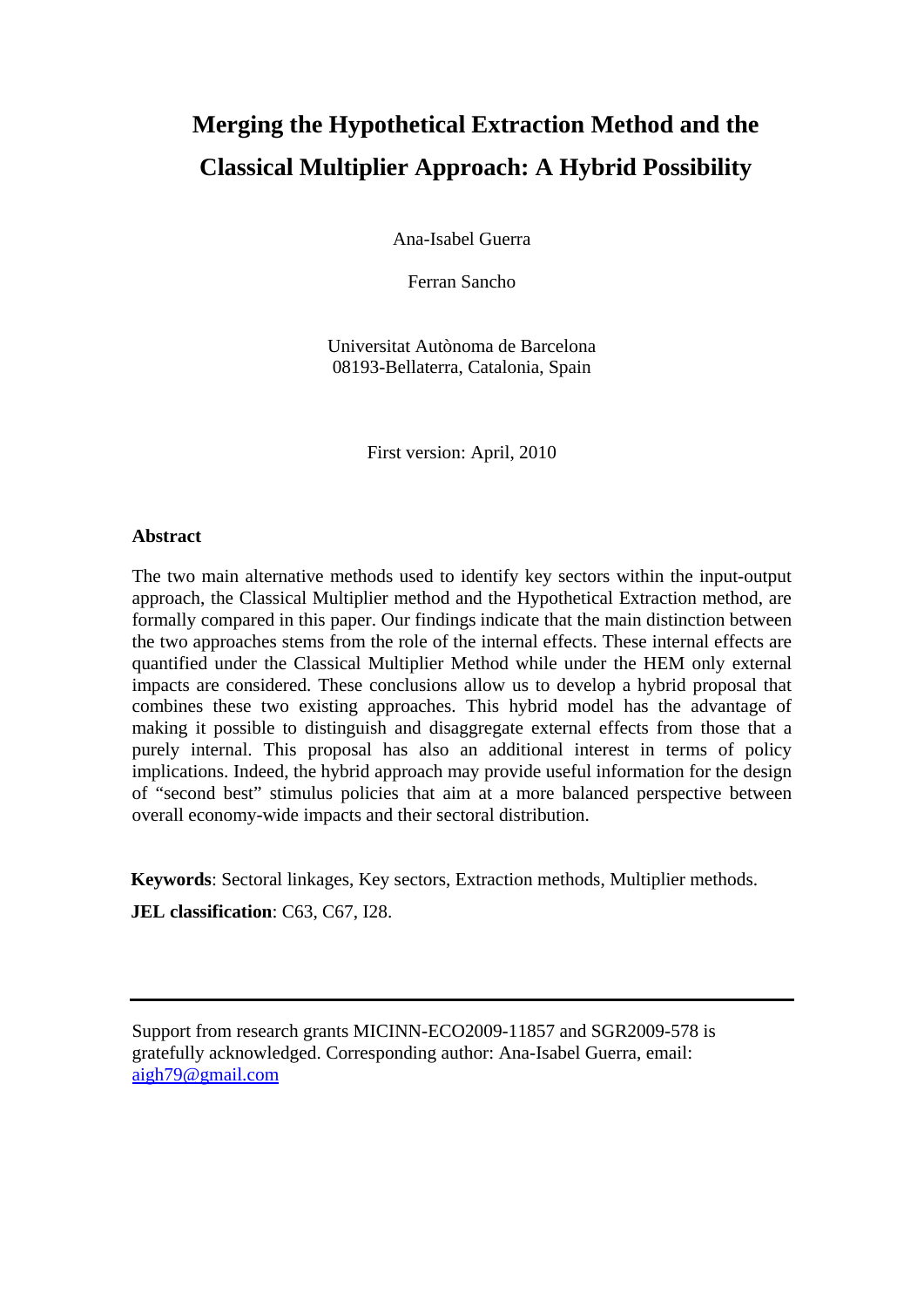#### **I. Introduction**

The seminal work of Leontief (1941) stressed the fact that in modern economies markets are not isolated. Disregarding this fact and focusing on a partial rather than a general equilibrium perspective downward biases the evaluation of changes on economic variables. The potential derived effects in the economic system should also include indirect and possibly induced interactions. Leontief pointed out that a real market economy is characterized by a complex network of economic interdependencies between sectors that inform about the structure of the economic system as a whole. Consequently, a change in a given market, i.e. a demand shock, works its way throughout the "grid" of sectoral linkages, where mutual interconnections are duly taken into account, and yield endogenous repercussions affecting most or all the interlocking economic pieces of the system.

The input-output model, as first developed by Leontief, is constructed from a table of quantitative information that reflects the recorded bilateral transactions between economic sectors, i.e. the well-known input-output tables. This is the reason why the empirical tool known as the input-output analysis, has been broadly used by analysts in order to shed some light on a large variety of economy-wide issues, taking into account in particular the role and nature of market interdependencies.

Also within the input-output framework, Hirschman (1958) was the first to suggest the relevance of sectoral linkages in economic development. The more developed an economy is, the higher the proportion of inter-sectoral transactions to total output. According to this author, industrial or sectoral linkages constitute a measure of the degree of efficiency in production in an economy (i.e. the higher the degree of industrial integration, the lower the costs of production) but they are also an index of policy effectiveness (i.e. the effects of an increase in one sector investment will be transferred to the rest of the production block thanks to the network of industrial interdependencies). In his pioneer work Hirschman stated that, within these industrial interdependencies, two inducement mechanisms might be considered at work between each pair of industries: the direct backward linkage (or input-provision effects) and the direct forward linkage (or output-utilization effect). The former informs about one sector potential capability to induce the supply of inputs by other sectors while the latter is a measure of the potential effect of this sector over other sectors' input demand.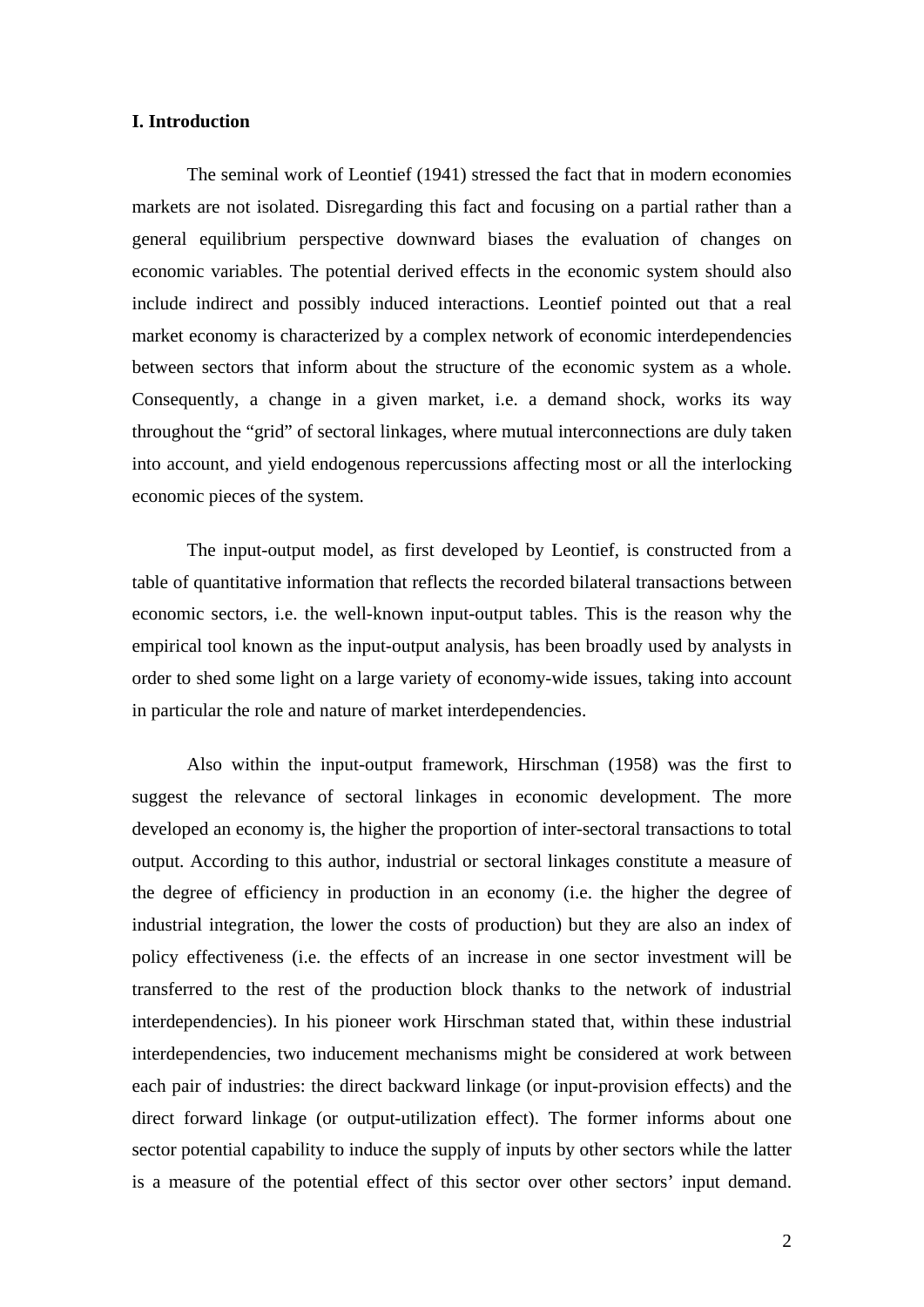Hirschman's approach was therefore the first relevant quantitative attempt for the identification of "key sectors" as a mean of planning better and more effective industrial development policies. "Key sectors" are defined as those that have either an above average backward strength (key pull sector) or an above average forward linkage index (key push sector).

For the empirical identification of "key sectors" under the input-output framework, analysts have been using two methods: the Classical Multiplier Method (CMM) based on Rasmussen (1957) and the Hypothetical Extraction Method (HEM) initially proposed by Strassert (1968) and later reformulated by Cella (1984) and Clements (1990)). The Hypothetical Extraction Method is a technique developed to measure the role of a sector within a network of sectors, typically in multisectoral models, to elicit its 'key' character in terms of its economic relevance or implicit weight. It is an improvement over the Classical Multiplier approach that measures 'keyness' merely in terms of simple averages of technical coefficients (direct and indirect). The HEM, in contrast, weights the 'keyness' of a sector by way of simulating the elimination of all of its external linkages from the economy, in other words, the hypothetical elimination of its sales to and its purchases from all other sectors. The output loss that would follow from this hypothetical cessation of economic activities quantifies the underlying network of linkages and provides a measure of 'keyness'. The empirical literature uses both of these approaches liberally to detect and measure how 'key' a sector is though a consensus is emerging that the HEM may go deeper to the root of the problem (Miller and Lahr, 2001).

The HEM method, then, quantifies the relevance of one sector in terms of its external, i.e. out-block, contribution to the market interdependencies while the CMM omits this distinction since it measures the total contribution originating in a sector over the whole set of sectors. Nevertheless, the two methods share the same theoretical assumptions in the sense that both CMM and HEM have their roots in Leontief's quantity model.

The aforementioned distinctions and similarities of the two approaches suggest then that their combined use is not only feasible from a pure theoretical point of view but it may also be useful for empirical work. In fact, this constitutes the main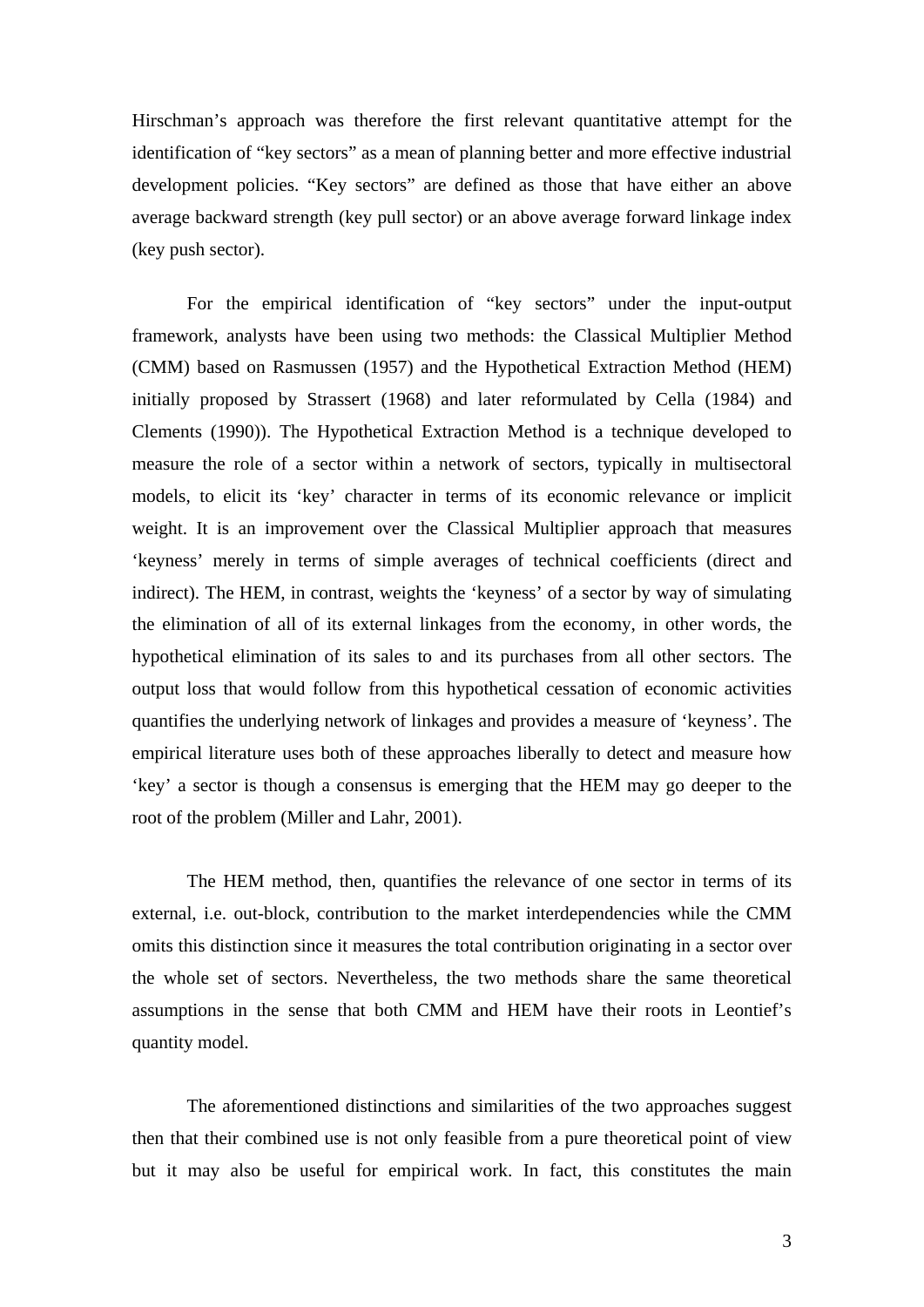contribution of this paper. We present a novel "hybrid" methodology that merges the two existing approaches to single out sectors' "keyness" in an economy. Since differently to the CMM the HEM only accounts for the external interdependencies of sectors, the usefulness in combining the two existing approaches stems from isolating these effects from those that are merely internal, i.e. from self-supply. Therefore, the use of our proposed "hybrid" framework allows measuring sectors' forward and backward "keyness" in terms of both economy-wide impacts and the economy-distributive effects. This makes possible to attain a "second best" situation that makes compatible economywide policy effectiveness and its sectoral distributive impacts.

In order to illustrate the viability and the usefulness of our "hybrid" proposal, we also present an empirical exercise that aims at identifying "key sectors" for energy efficiency policies in the context of the Spanish economy. As already pointed out by Hirschman (1958), both these indices, backward and forward, provide useful information to design in a more cost-effective way general economic policy as well as more specific policies, as are those related to energy efficiency gains. Taking into account the characteristics of these policies and the seminal ideas of Hirschman, it is relevant to identify those energy and non-energy sectors that play a relevant role in providing production requirements to the remaining production blocks, that is to say, "key" push sectors. The reason behind this statement stems from the existing relationship between technology, production efficiency and cost structure. In an interconnected market economy, energy efficiency gains that occur in a specific sector reduce its overall production costs but also those of other sectors to which it provides intermediate inputs. Thanks to the existence of integrated markets, then, these efficiency gains are transferred from one sector to the other, round by round, favouring overall reduction in the intermediate use of energy in the economy as a whole. Furthermore, our proposed "hybrid" model allows also identifying those sectors with the largest external "push" effect, i.e. the larger the external "push" effect, the stronger the distributive effect of energy efficiency gains. Therefore, the combined used of the two existing methods under our "hybrid" proposal mat enrich both the empirical results and the conclusions drawn for policy guidance.

 This paper is organized as follows. After formally describing the characteristics and the main differences between the two existing methodologies for identifying "key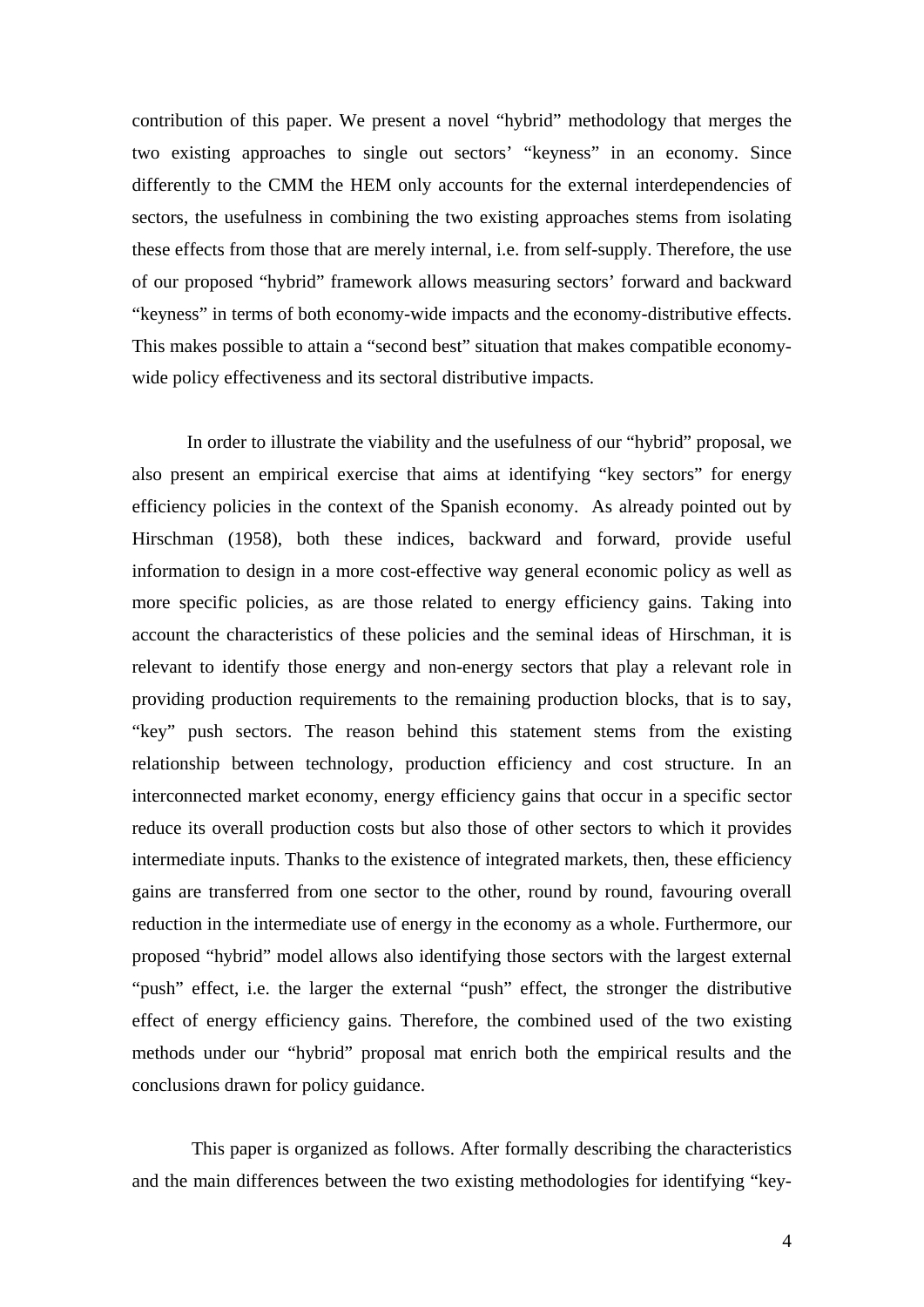sectors" in Section II, in Section III we formally present the new "hybrid" approach whereby the two frameworks may be complementarily used to disaggregate total effects into internal and external linkages. The empirical exercise of our "hybrid" proposal related to energy efficiency policies in the Spanish context is presented and described in Section IV while Section V concludes this analysis.

#### **II. The Classical Multiplier Method and the HEM: A Review**

In this introductory Section, we describe and compare formally both methodologies. On doing so, we have used partitioned matrices following the usual approach in the HEM. This practise eases the comparison the two alternative approaches, the Classical Multiplier method and the HEM and helps in the presentation of the novel "hybrid" approach presented in Section III. Our point of departure is the supply-demand balance system that corresponds to the familiar Leontief's quantity model. This system of equations in matrix notation is given by:

$$
X = (I - A)^{-1} \cdot f \tag{1}
$$

where *X* refers to the column vector of sectoral production levels, and  $(I - A)^{-1}$  is the so-called Leontief inverse that relates final demand *f* with total output *X* . Provided some technicalities that are associated to the productivity of matrix  $A$  are satisfied<sup>1</sup>, the system in (1) has a unique and positive solution.

With the aforementioned goal in mind, i.e. comparing formally the CMM with the HEM, and using partitioned matrices expression (1) can be rewritten in the following way:

$$
\begin{bmatrix} X_K \\ X_{-K} \end{bmatrix} = \begin{bmatrix} I - A_{K,K} & A_{K,-K} \\ A_{-K,K} & I - A_{-K,-K} \end{bmatrix}^{-1} \begin{bmatrix} f_K \\ f_{-K} \end{bmatrix} \text{ with } \underbrace{1,..k,..,K}_{K} \underbrace{K+1,..,-k...N}_{-K} \quad (2)
$$

<sup>&</sup>lt;sup>1</sup> a) Matrix  $(I - A)$  is non-singular,  $|I - A| \neq 0$ , and, b) productivity of matrix *A* with respect to all column vectors  $f \ge 0$ :  $AX \le X$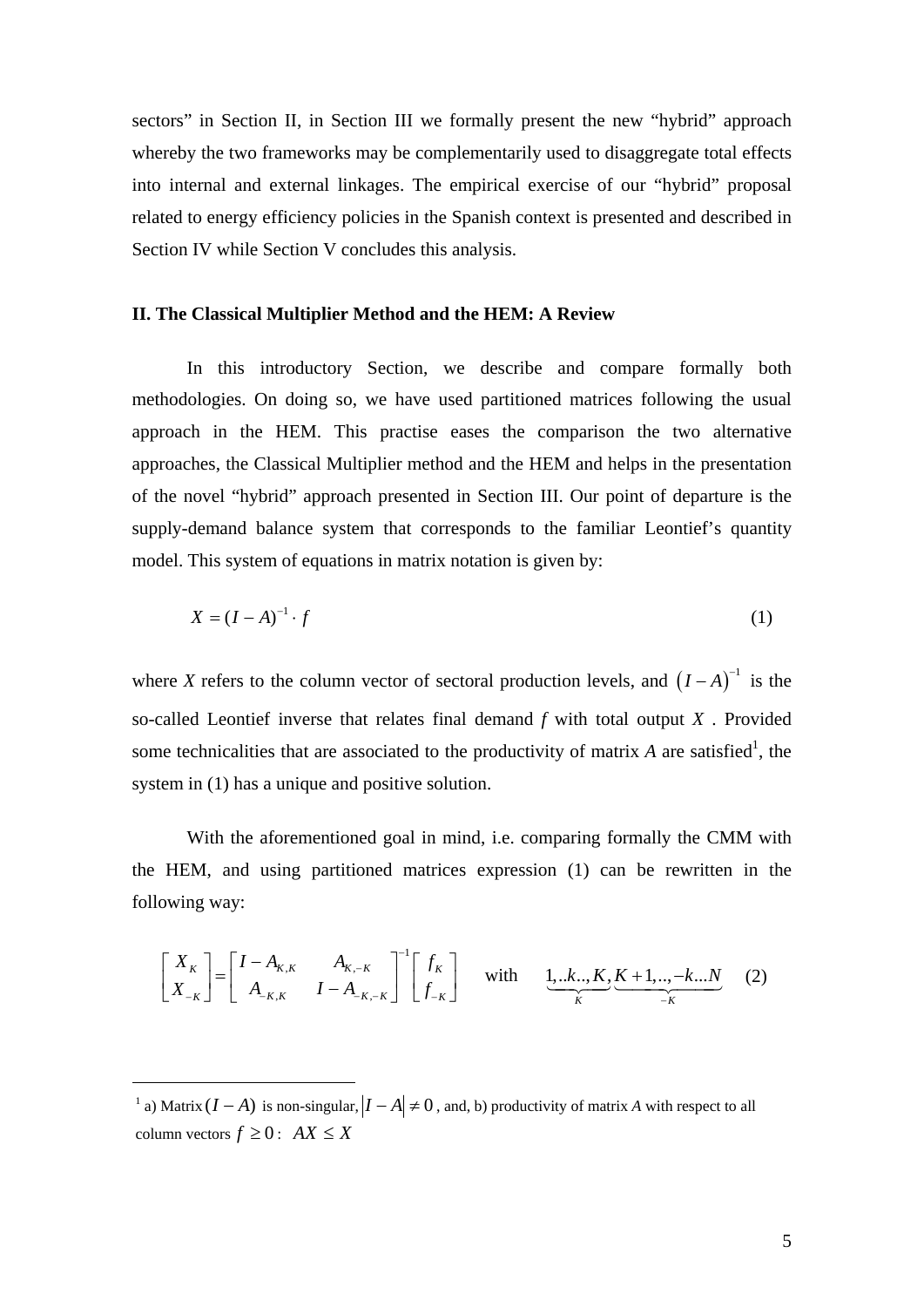The set of equations in (2) indicates that the production block composed by *N* sectors is sub-divided into two production blocks: block *K* and block *–K*. The way sectors are grouped under the "key sectors" analysis usually depends on the nature of problem researchers want to tackle, i.e. for the case of energy efficiency policies, we disaggregate sectors into an energy block and a non-energy block.

Applying the generalized inverse of partitioned matrices, following Moore (1935) and Penrose (1955), the partitioned Leontief inverse that solves the supplydemand balance in matrix and scalar notation is given by:

$$
\begin{bmatrix} I_{K,K} - A_{K,K} & A_{K,-K} \\ A_{-K,K} & I_{-K,-K} - A_{-K,-K} \end{bmatrix}^{-1} = \begin{bmatrix} T_{K,K} & U_{K,-K} \\ V_{-K,K} & -Q_{-K,-K}^{-1} \end{bmatrix}
$$
(3)

where

$$
T_{K,K} = (I_{K,K} - A_{K,K})^{-1} \Big[ I_{K,K} - A_{K,-K} Q_{-K,-K}^{-1} A_{-K,K} (I_{K,K} - A_{K,K})^{-1} \Big]; \text{with} \quad \Big[ T \Big]_{k,k} = \alpha_{k,k}
$$
  
\n
$$
U_{K,-K} = -(I_{K,K} - A_{K,K})^{-1} A_{K,-K} Q_{-K,-K}^{-1}; \text{with} \quad \Big[ U \Big]_{k,-k} = \alpha_{k,-k}
$$
  
\n
$$
V_{-K,K} = -Q_{-K,-K}^{-1} A_{-K,K} (I_{K,K} - A_{K,K})^{-1}; \text{with} \quad \Big[ V \Big]_{-k,k} = \alpha_{-k,k}
$$
  
\n
$$
Q_{-K,-K}^{-1} = \Big[ (I_{-K,-K} - A_{-K,-K}) - A_{-K,K} (I_{K,K} - A_{K,K})^{-1} A_{K,-K} \Big]^{-1}; \text{with} \quad \Big[ Q^{-1} \Big]_{-k,-k} = \alpha_{-k,-k}
$$

Using the notational conventions in expression (3), we derive the solution of the system in matrix notation as:

$$
X_{K} = (T_{K,K} f_{K} + U_{K,-K} f_{-K})
$$
  
\n
$$
X_{-K} = (V_{-K,K} f_{K} - Q_{-K,-K}^{-1} f_{-K})
$$
\n(4)

The system in (4) above implies that each unit of output can be decomposed in two parts: a first one that is required to satisfy self-final demand, i.e.  $(T_{K,K} f_K)$  for block *K* and  $(-Q_{-K,-K}^{-1}f_{-K})$  for block  $-K$ , and a second one that is needed to fulfil the final consumption requirements of the remaining production block, i.e.  $(U_{K, -K} f_{-K})$  for block *K* and  $(V_{-K,K} f_K)$  for block  $-K$ . Similarly, if there is an exogenous shock in overall final demand, i.e.  $(\Delta f_K, \Delta f_{-K})$  the endogenous increase in the level of output is divided also in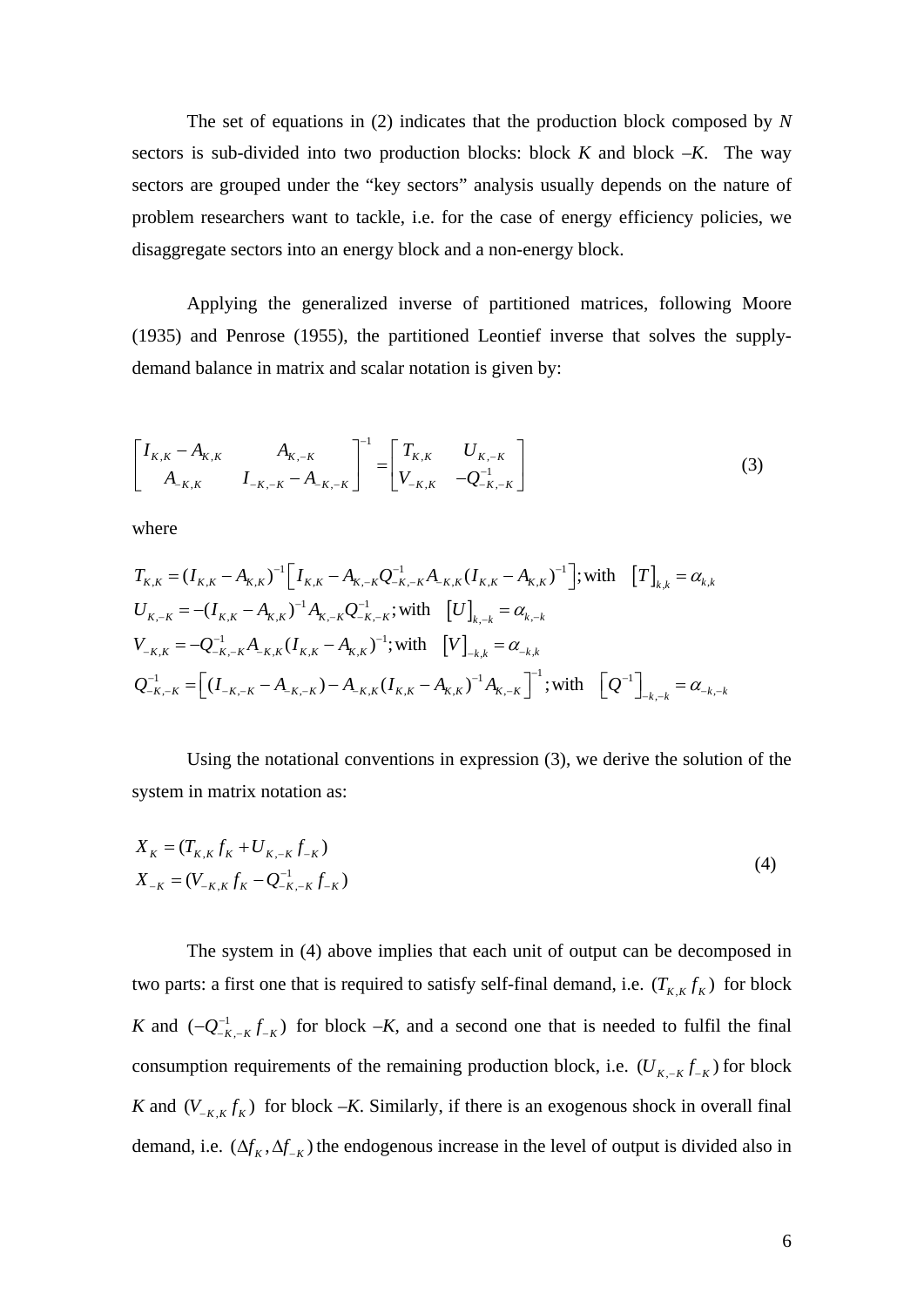two effects, one that relates to the effect of *within-block* final demand, i.e.  $(T_{K,K}\Delta f_K)$  for block *K* and  $(-Q_{-K,-K}^{-1}\Delta f_{-K})$  for block  $-K$ , and another one that relates to the impact of *out-block* final demand, i.e.  $(U_{K-K} \Delta f_{-K})$  for block *K* and  $(\Delta V_{-K,K} f_K)$  for block  $-K$ . Total derived shock in production levels is then the result of total sectoral linkage effects, both direct and indirect.

We now proceed to present the partitioned formulation of the Classical Multiplier method, also termed in the literature as Rasmussen indices (Rasmussen, 1957), describing its un-weighted version<sup>2</sup>. Under this method total backward linkages for each production block  $(TBL_k; TBL_{-k}$  thereafter) are defined by means of the sum of columns of the Leontief inverse. Following the scalar notation in (3), the algebraic expression of these indices reads as:

$$
TBL_{k} = \left[\sum_{i=1}^{K} \alpha_{ik} + \sum_{i=K+1}^{N} \alpha_{ik}\right]
$$
  

$$
\forall i = 1, ..., K \underbrace{K+1, ..., N}_{K}
$$
  

$$
TBL_{-k} = \left[\sum_{i=1}^{K} \alpha_{i-k} + \sum_{i=K+1}^{N} \alpha_{i-k}\right]
$$
  
(5)

The coefficients in expression  $(5)$ , i.e. *TBL<sub>k</sub>* and *TBL<sub>k</sub>* respectively inform about the sectoral stimuli in sector *k* and sector *-k* on its activity level due to a unitary final demand change in overall sectors in the economy.

Proceeding along similar lines, the sectoral total forward linkage of each of the sector in block *K* and  $-K$  (( $TFL_k$ ;  $TFL_{-k}$  thereafter), in absolute terms is written as:

 $2$  There are also different weighted versions of the Rasmussen indices. Clements and Rossi (1991) were first in suggesting weighting sectoral linkage indices by output shares. Weighting sectoral stimuli by the relevance of endogenous impacts, allows controlling not only for the size of each sector but also for the distribution of the exogenous demand shock. Laumas (1976) considered that sectoral backward stimulus indices should be rather weighted by the exogenous stimulus i.e. a final demand weighted version. Other authors have considered that linkages should even been expressed in terms of elasticities (Mattas and Shrestha, 1991).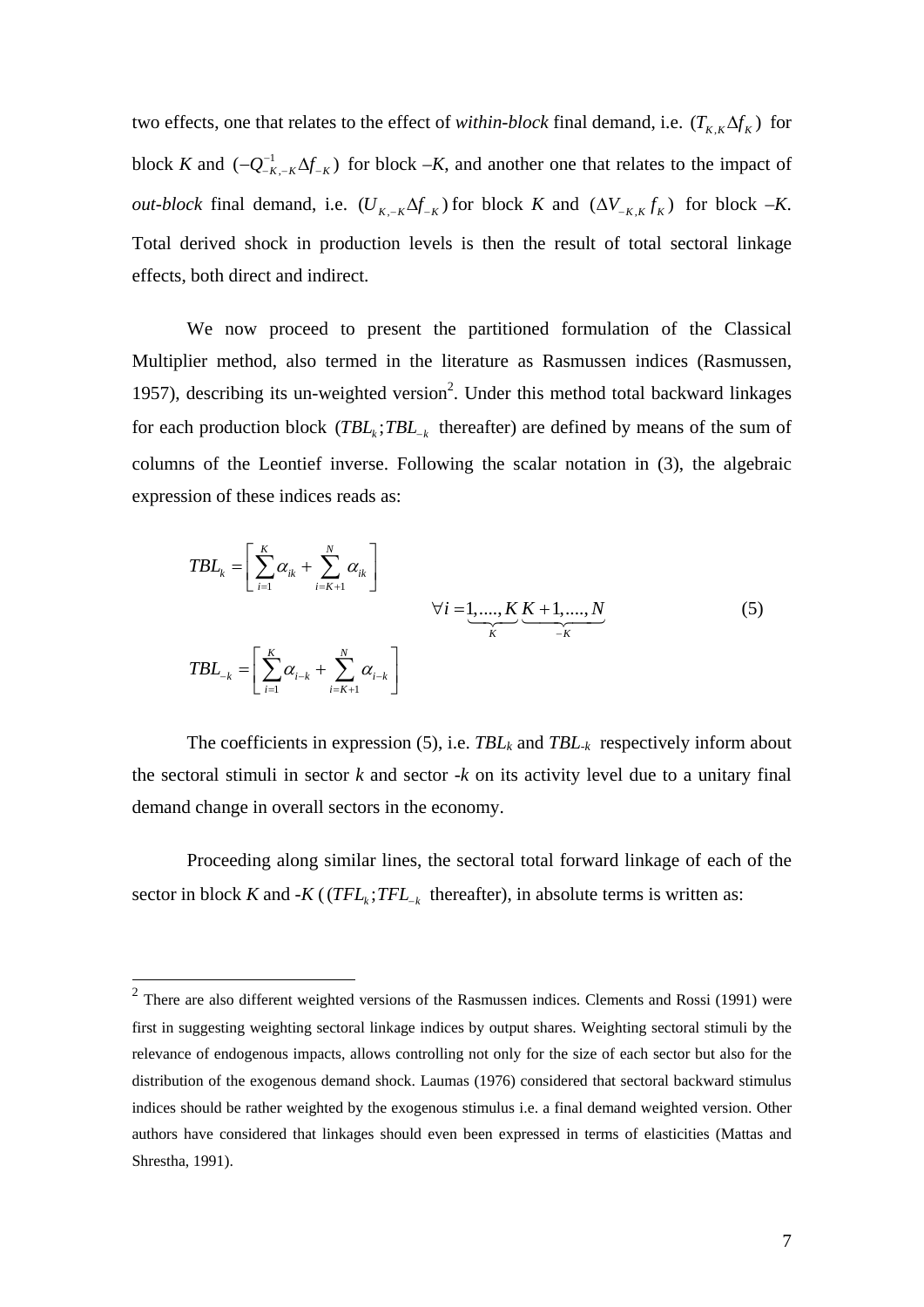$$
TFL_{k} = \sum_{j=1}^{K} \alpha_{kj} + \sum_{j=K+1}^{N} \alpha_{kj}
$$
  

$$
\forall j = \underbrace{1, ..., K}_{K}; \underbrace{K+1, ..., N}_{-K}
$$
  

$$
TFL_{-k} = \sum_{j=1}^{K} \alpha_{-kj} + \sum_{j=K+1}^{N} \alpha_{-kj}
$$
 (6)

These indices are in turn interpreted as the impact on sector *k*'s output of a simultaneous unit change in each and every sector's final demands. Forward effects indices are then an "output-utilization" measure. In terms of the CMM, a sector is considered to be a "key backward" ("forward") sector if its push or dispersion (pull or absorption) power is above the average sectoral impact.

 The second approach to identify key sectors is the HEM. This alternative method aims at measuring the role of a sector or a production block by computing the loss in total output when the external or out-block relations with other sectors hypothetically disappear. A different interpretation of the evaluated output loss through this method has been proposed by Cardenete and Sancho (2006). According to these authors, the HEM also provides an efficiency measure from vertical integration. Thus, the higher the degree of vertical integration is, the greater will be the strength of the production links between sectors and, as a consequence, the stronger will be the forward and backward stimuli.

| <b>HEM FOR</b><br><b>BLOCK K</b> | <b>HYPOTHESIS</b><br><b>DESCRIPTION</b>                                                          | IMPLICATIONS ON THE<br><b>STRUCTURAL MATRIX A</b> | <b>AUTHORS</b>                                                                                |
|----------------------------------|--------------------------------------------------------------------------------------------------|---------------------------------------------------|-----------------------------------------------------------------------------------------------|
| <b>HYPOTHESIS I</b>              | Extract all three<br><i>matrices in which</i><br>block K has any<br><i>influence.</i>            | $A_{K,K} = A_{-K,K} = A_{K,-K} = 0$               | Strassert (1968)<br><i>Schultz</i> (1977)<br><i>Heimler</i> (1991)                            |
| <b>HYPOTHESIS II</b>             | Extract two of the<br>three matrices in<br>which block K has<br>any <u>external</u><br>influence | $A_{-K,K} = A_{K,-K} = 0$                         | Miller (1966, 1969)<br>Miller and Blair (1983)<br>Cella (1984)<br>Dietzenbacher et al. (1993) |

 **Table I: Alternative Hypothesis for computing output losses under the HEM**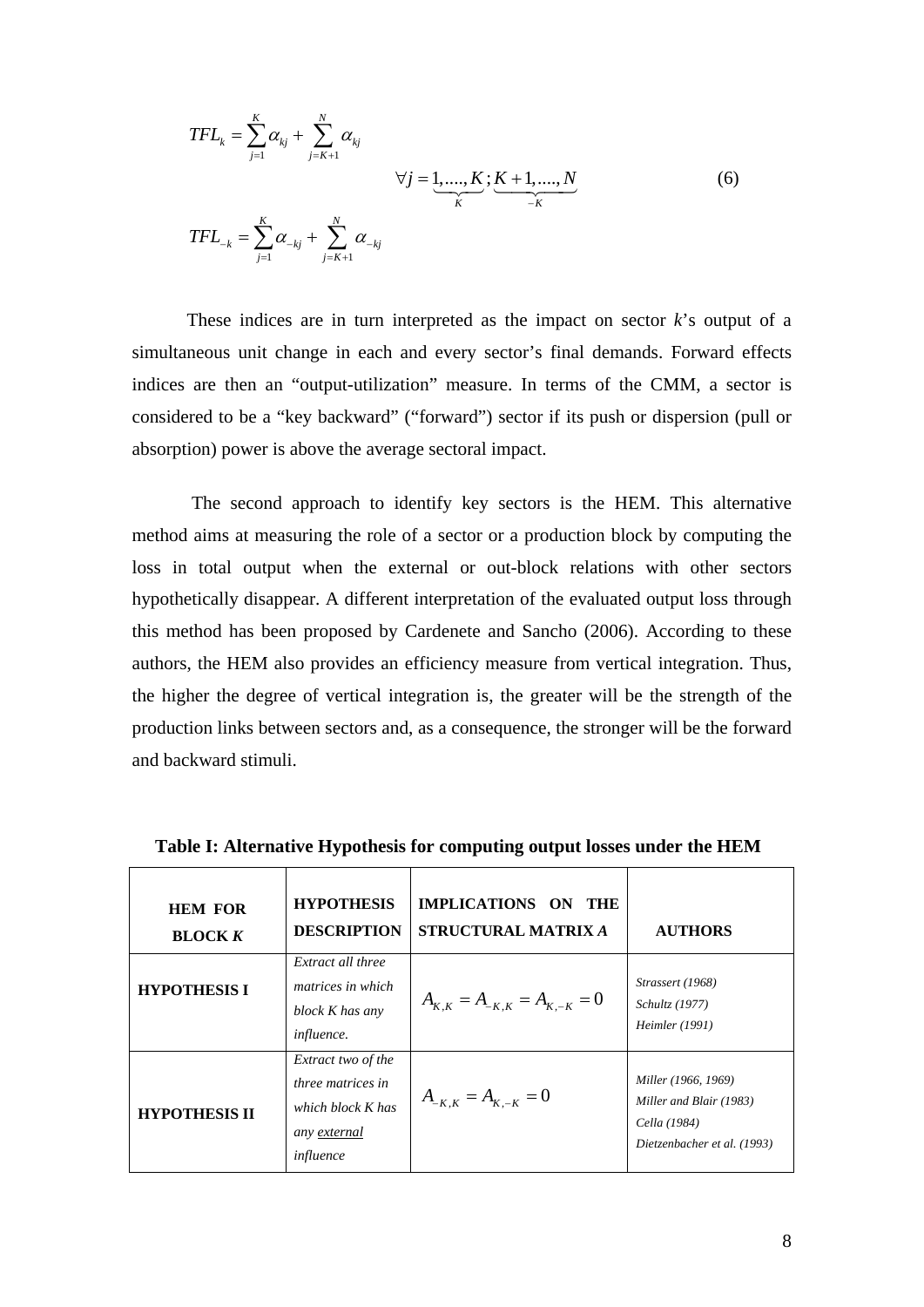While in the case of the CMM, the debate is centered on how linkage indices should be weighted, in the case of the HEM a first element of discussion relates to how the extraction of a sector should be simulated. As an illustrative example, we have summarised in Table I above two alternative ways of hypothetically extracting sector *K*. The most widely used "extraction" case is the one proposed by Cella (1984) (Hypothesis II in Table I). Cella proposed this hypothesis in response to the one proposed by Schultz (Hypothesis I in Table I), basically because the HEM aims at measuring the cost of the missing linkages with other sectors and not the internal ones. This is the reason why most of the authors have recently advocated for applying Hypothesis II rather than Hypothesis I (Sánchez-Chóliz and Duarte, 2003 and Cardenete and Sancho, 2006). Since we agree with the view of these authors, this will be the methodology described and used in what follows. The second element of discussion around the HEM deals with how the evaluated impacts should be classified (Cella, 1984 and Clements, 1990). We will turn to this issue later in this section when defining backward and forward impacts under the HEM.

Then, using the HEM under Hypothesis II, we aim at tackling the relevance of the *K* first sectors of the economy extracting the two matrices where this group of sectors has any external influence:

$$
A_{-K,K} = A_{K,-K} = 0 \Longrightarrow \overline{A}_{(K)} = \begin{bmatrix} A_{KK} & 0 \\ 0 & A_{-K-K} \end{bmatrix}
$$
  

$$
(I - \overline{A}_{(K)})^{-1} = \begin{bmatrix} (I_{K,K} - A_{K,K})^{-1} & 0 \\ 0 & (I_{-K-K} - A_{-K,-K})^{-1} \end{bmatrix}
$$
 (7)

Applying the formulae of the inverse for partitioned matrices, the vectors of the simulated loss in the output of block *K* and  $-K$ ,  $\Delta_K$  and  $\Delta_{-K}$  respectively, are given in absolute terms by:

$$
\Delta_{K} = \left[ (I_{K,K} - A_{K,K})^{-1} A_{K,-K} Q_{-K,-K}^{-1} A_{-K,K} (I_{K,K} - A_{K,K})^{-1} \right] f_{K} +
$$
  

$$
(I_{K,K} - A_{K,K})^{-1} A_{K,-K} Q_{-K,-K}^{-1} f_{-K}
$$
 (8)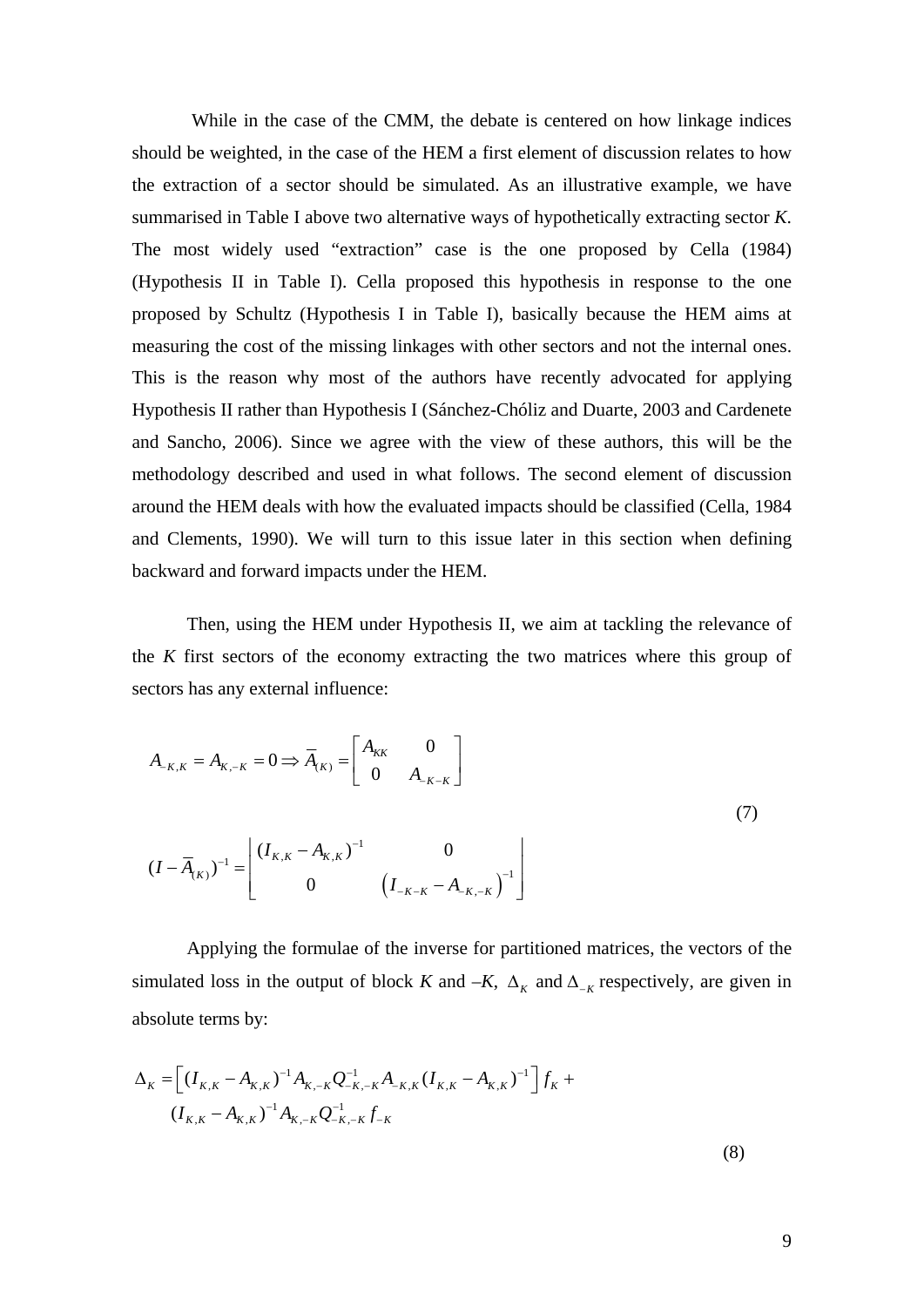$$
\Delta_{-K} = Q_{-K,-K}^{-1} A_{-K,K} (I_{K,K} - A_{K,K})^{-1} f_K +
$$
  

$$
(I - A_{-K-K})^{-1} A_{-KK} [I_{KK} - A_{KK} - A_{K-K} (I - A_{-K-K})^{-1} A_{-KK}]^{-1} A_{K-K} (I - A_{-K-K})^{-1} f_{-K}
$$

Similarly to the Classical Multiplier method, under the HEM, the absolute total linkage losses in expression (8) above can be decomposed in two parts: the one related to the costs of satisfying final demand of the *K*-extracted sectors that refers to the backward linkages of group *K* on the rest of the economy and those costs that are necessary to fulfil the final consumption of the remaining sectors that corresponds to the definition of forward linkages of group *K* on the rest of the economy.

The expression for the backward linkage under the HEM losses of the production block *K* is then given by:

$$
BL_K = e^{\cdot} \Big[ (I_{K,K} - A_{K,K})^{-1} A_{K,-K} Q_{-K,-K}^{-1} A_{-K,K} (I_{K,K} - A_{K,K})^{-1} \Big] f_K +
$$
  
+  $e^{\cdot} Q_{-K,-K}^{-1} A_{-K,K} (I_{K,K} - A_{K,K})^{-1} f_K$  (9)

where *e* refers to a summation vector of the proper dimension. The first term on the right hand side of expressions (9) can be interpreted as backward linkage costs derived from the "extracted group" self-supply, while the second term constitutes the backward linkage costs due to the intermediate flows from the extracted group to the other sectors. For the case of the forward linkages under the HEM and according with the proposed Cella's measure:

$$
FL_{K} = e^{t}(I_{K,K} - A_{K,K})^{-1}A_{K,-K}Q_{-K,-K}^{-1}f_{-K} +
$$
\n
$$
+ e^{t}(I - A_{-K-K})^{-1}A_{-KK}\left[I_{KK} - A_{KK} - A_{K-K}(I - A_{-K-K})^{-1}A_{-KK}\right]^{-1}A_{K-K}(I - A_{-K-K})^{-1}f_{-K}
$$
\n
$$
(10)
$$

The first term in (10) is the output loss on sector *K* required in order to support the final demand of block -*K* while the second term is the feedback loss on sector -*K* coming from self-supply requirements.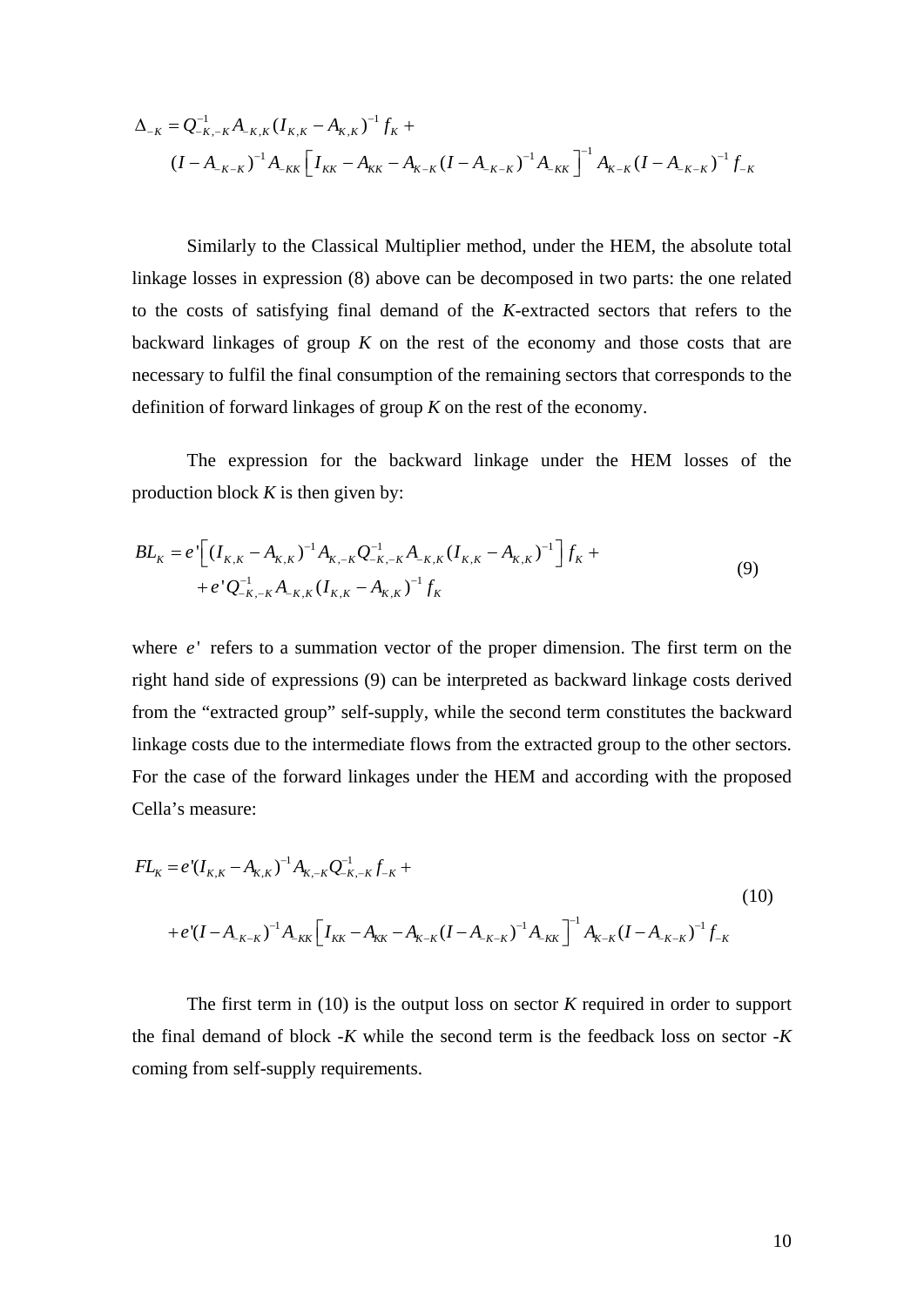In our description of the HEM we have followed Cella's interpretation of forward and backward indicators (Cella, 1984). However, this classification has been subjected to several criticisms and constitutes the second type of debate around the HEM mentioned above. Related to this, Clements (1990) argued that the second component in (10) should rather be interpreted as a backward effect because this external impact is the response of the remaining block when block *K* is purchasing intermediate inputs. Nevertheless, for the ease of the comparison between the classic approach and the HEM, we have chosen Cella's interpretation.

We can conclude from this formal description of the two approaches, the CMM and the HEM, that the main difference between the two methodologies stems from the simulation of output changes once there is a positive stimulus in final demand. Under the CMM, the "keyness" of a sector corresponds to output gains, while under the HEM has to do with output losses. These are, in fact, opposite ways when measuring a sector contribution to economic efficiency. However, the simultaneous use of these two methodologies is feasible leading to a "hybrid" approach that makes possible to disaggregate useful information about the strength of both sectoral forward and backward impacts in applied analysis.

### **III. The Classical Multiplier Method and the HEM: A "Hybrid" Possibility.**

Once we have presented and described the two alternative methodologies, the Classical Multiplier method and the HEM, we move then to formally compare these approaches stressing their main distinctions. In doing so, we use the un-weighted versions of the two approaches assuming that under the two methodologies the exogenous shocks in final demand are unitary, i.e. output gains and losses per unit of final demand. The backward effect measure for block *K* in matrix notation under the Classical Multiplier method, i.e.  $TBL_K$  is given by:

$$
TBL_K = e^{t}(I_{K,K} - A_{K,K})^{-1} \left[ I_{K,K} + A_{K,-K} Q_{-K,-K}^{-1} A_{-K,K} (I_{K,K} - A_{K,K})^{-1} \right] +
$$
  
+
$$
e^{t} \left[ -Q_{-K,-K}^{-1} A_{-K,K} (I_{K,K} - A_{K,K})^{-1} \right]
$$
 (11)

In the case of the HEM, i.e.  $BL_{K(\mathcal{M},=1)}$  this expression reads as: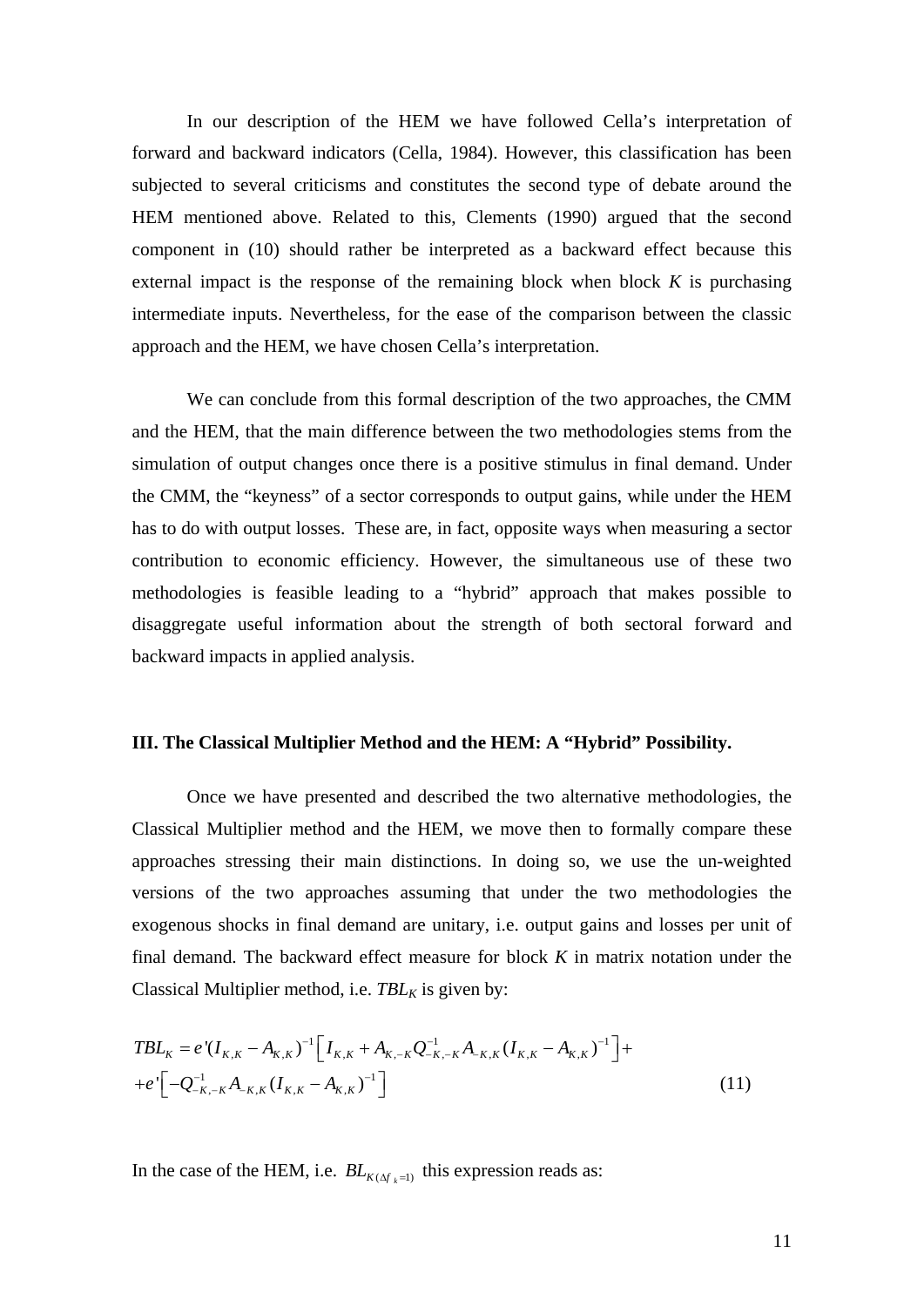$$
BL_{K(\Delta f_k=1)} = e^{\cdot} \Big[ (I_{K,K} - A_{K,K})^{-1} A_{K,-K} Q_{-K,-K}^{-1} A_{-K,K} (I_{K,K} - A_{K,K})^{-1} \Big] +
$$
  
\n
$$
e^{\cdot} Q_{-K,-K}^{-1} A_{-K,K} (I_{K,K} - A_{K,K})^{-1}
$$
\n(12)

Expression (12) exactly corresponds to expression (9) when there is a homogenous unitary change in the final demand of those sectors included in block *K*.

In the comparison of backward linkage measures under the Classical Multiplier method and the HEM using absolute endogenous effects per unit of final demand, we have to interpret the difference between  $(11)$  and  $(12)$ :

$$
TBL_K - BL_{K(\Delta f_k = 1)} = e'(I_{KK} - A_{KK})^{-1}
$$
\n(13)

Expression (13) implies that those transactions purely internal to block *K* are not accounted for under the HEM since they are not considered to "disappear" under Hypothesis II. The output of block *K* produced to satisfy internal input requirements are not lost, only those input requirements that are external to this block. The amount of production coming from block *K* that is hypothetically lost and that is considered under the HEM, is the *out-block* impact of self-supply requirements. Under this method, this is the weight attributed to block *K* in order to measure its economic "keyness". Therefore, when classifying "key sectors" in terms of backward linkage effects, differences between both methods stem from the relevance of the production chains internal to the block. If the degree of block's dependency on the internal linkages, i.e. "horizontal integration" is very strong, block *K* may turn out to be a "key backward sector" under the Classical Multiplier method. This classification of block *K* might be different however, under the HEM method, whereby only the degree of vertical integration is considered for.

Following the same procedure, the corresponding measure for the forward effect under the Classical Multiplier method, i.e.  $TFL_K$ , is given by: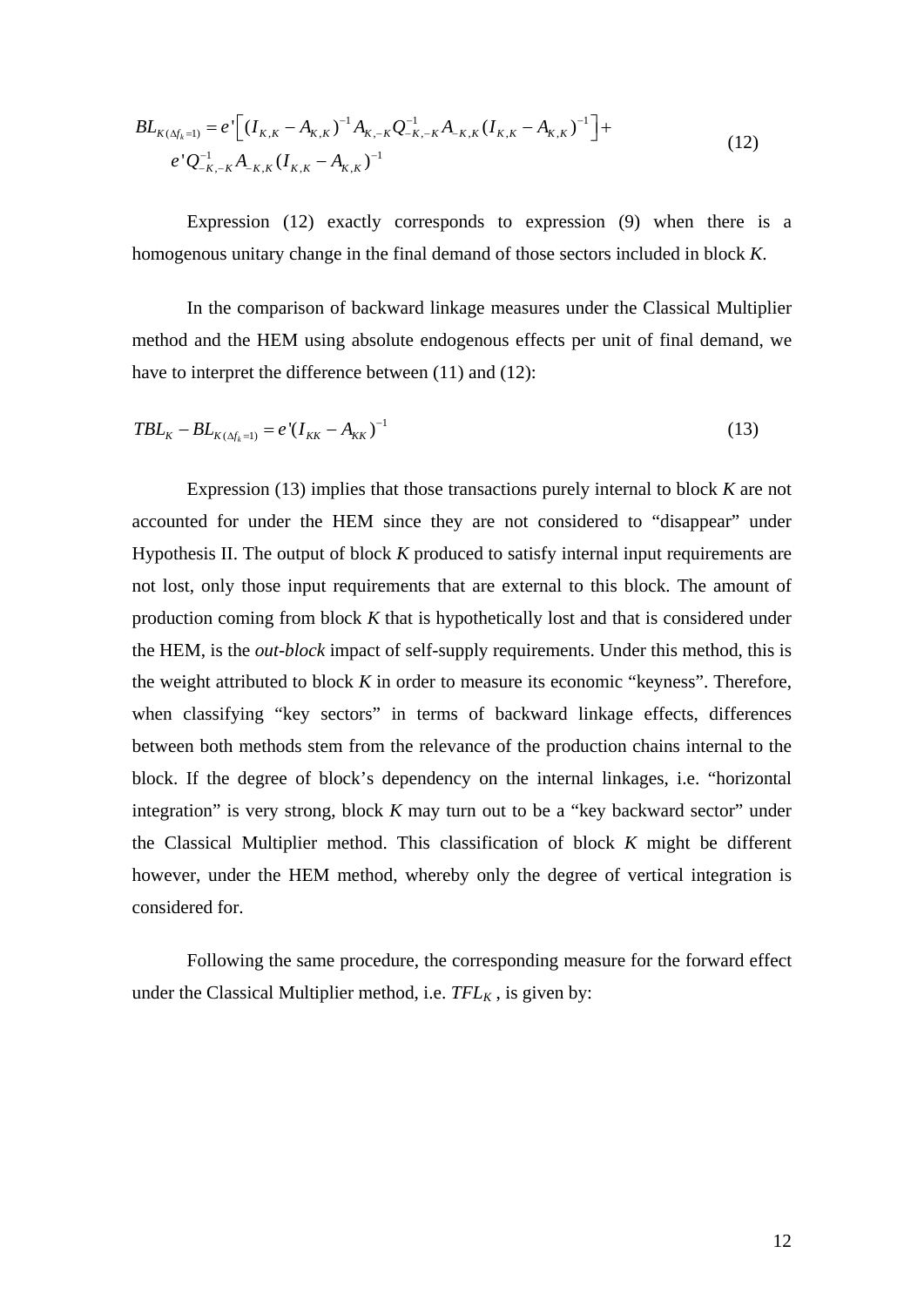$$
TFL_K = e^{t}(I_{K,K} - A_{K,K})^{-1} \Big[ I_{K,K} - A_{K,-K} Q_{-K,-K}^{-1} A_{-K,K} (I_{K,K} - A_{K,K})^{-1} \Big] +
$$
  
+  $e^{t}(I_{K,K} - A_{K,K})^{-1} A_{K,-K} Q_{-K,-K}^{-1}$  (14)

and similarly, in the case of the HEM,  $FL_{K(\Lambda f, \square)}$ :

$$
FL_{K(\Delta f_{-k}=1)} = e^{i}(I_{K,K} - A_{K,K})^{-1}A_{K,-K}Q_{-K,-K}^{-1} +
$$
\n
$$
+ e^{i}(I_{-K-K} - A_{-K-K})^{-1}A_{-KK}\left[I_{KK} - A_{KK} - A_{K-K}(I_{-K-K} - A_{-K-K})^{-1}A_{-KK}\right]^{-1}A_{K-K}(I_{-K-K} - A_{-K-K})^{-1}
$$
\n
$$
(15)
$$

Expression (15) also coincides with expression (10) when there is a homogenous unitary exogenous increase in the final demand of those sectors included in block -*K* 

The difference between the traditional forward linkage measure and the one under the *HEM* in absolute terms will be:

$$
TFL_{K} - FL_{K(f_{-k}=1)} = e^{t}(I_{K,K} - A_{K,K})^{-1} - e^{t}(I_{K,K} - A_{K,K})^{-1} \Big[A_{K,-K}Q_{-K,-K}^{-1}A_{-K,K}(I_{K,K} - A_{K,K})^{-1}\Big] -
$$
\n
$$
-e^{t}(I_{-K-K} - A_{-K-K})^{-1}A_{-KK}\Big[I_{K,K} - A_{K-K} - A_{K-K}(I_{-K-K} - A_{-K-K})^{-1}A_{-KK}\Big]^{-1}A_{K-K}(I_{-K-K} - A_{-K-K})^{-1}
$$
\n
$$
(16)
$$

The interpretation of the difference between these forward measures is considerably more complex than in the case for backward indicators. Comparing expressions (14) and expression (15), under the classical method changes in overall sectors' final demand are considered while the HEM only accounts for *"out-block*" final demand changes i.e.  $(f_{-k})$ . Thus, under the HEM forward and backward indicators do not overlap, they are completely isolated which is not the case under the CMM. Furthermore, under the HEM the forward indicators are measured in overall output terms in the sense that once the complete "out-block" final demand impacts are hypothetically extracted, economy-wide impacts are controlled for. Under the Classical Multiplier method, however, only the own output effect over block *K* is considered.

Interpreting expression (16), the first two elements of the difference (that are included in the Classical method but not under the HEM) refer to the effect on output levels of block *K* coming from self-demand: the "purely internal" stimulus, i.e.  $e^{t}(I_{KK} - A_{KK})^{-1}$  and the derived external impact coming from other sectors, i.e.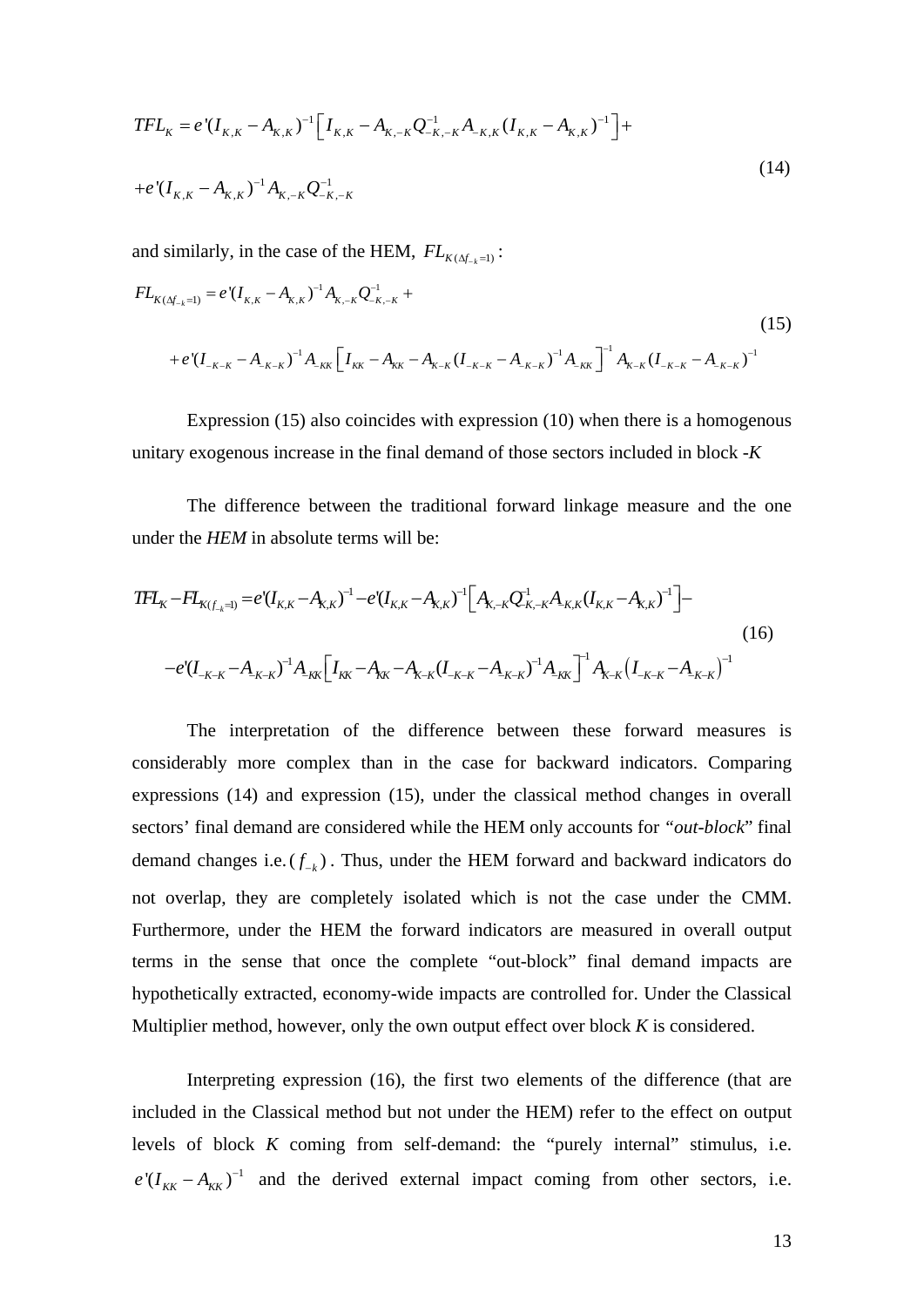$e'(I_K - A_{KK})^{-1}A_{K,-K}Q_{-K,-K}^{-1}A_{-K,K}(I_{K,K} - A_{K,K})^{-1}$ . The third element in expression (16), however, is accounted for by the HEM but it is disregarded when using the Classical Multiplier approach. This component refers to the impact over the output level of block *–K* as a feedback of the output of the targeted block *K* to support final demand of sector *–K*. This later element is a "pure" external impact coming from sector *K*, i.e. not including the purely within block effect of block  $-K$ , i.e.  $(I_{-K-K} - A_{-K-K})^{-1}$ .

Under the Classical Multiplier method, therefore, those sectors that have higher internal inter-industrial linkages coming from self-supply, direct and indirect, might be consider as "key forward sectors" while under the HEM they might get a very different position since only purely external final demand impacts are controlled for.

Summing up, this formal comparison between both methodologies indicates that under the Classical Multiplier Method, the two types of production interdependencies are considered for, both horizontal and vertical integration. When using the HEM, however, only vertical integration is accounted for in weighting sectoral "keyness" in an economy. In fact, the two types of production integration are relevant in terms of economic efficiency. This implies that their complementarity in applied work makes it possible the isolation of within blocks' effects, i.e. internal backward and forward effects from those that are purely external. In other words, the combined use of the two methodologies allows separating the contribution of a specific block in terms of vertical integration from that related to horizontal integration in an economy.

In the description of our proposed hybrid approach, the backward linkage measures under the two methods are first compared for their complementary use in applied analysis. Through the analysis of expression (13) and using the HEM backward measure proposed by Cella (1984), we have reached the conclusion that the differences in the "push" power measure stems from the relevance of "internal" self-supply effects. Differently to the HEM, this effect is considered under the Classical Multiplier method. Therefore, the combined use of the two approaches through our proposed hybrid method allows us to distinguish three backward measures: internal  $(I_K^B)$ , external  $(E_K^B)$ and total ( $TBL<sub>K</sub>$ ) indicators. Following the same notation, these three measures are defined as: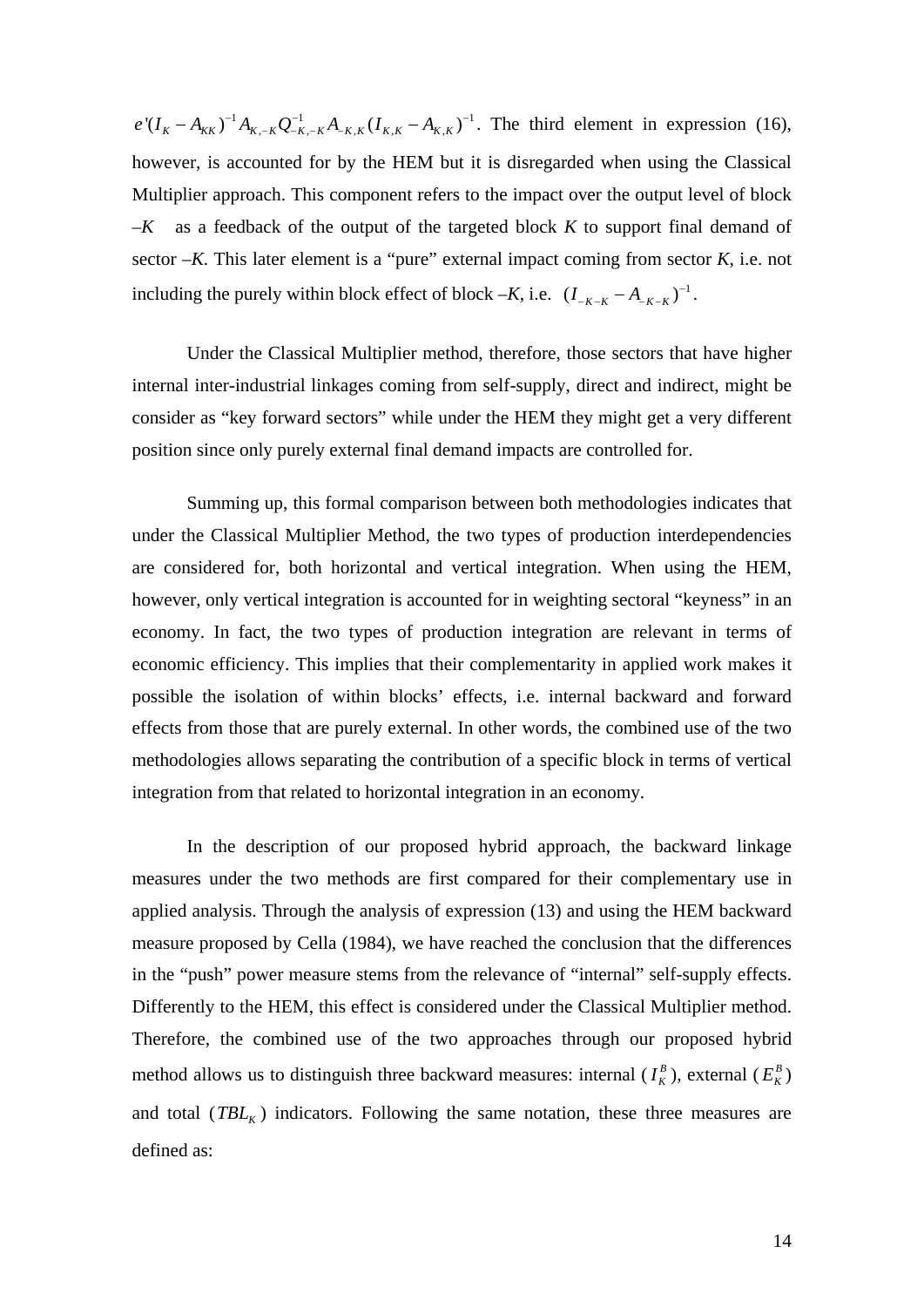$$
I_K^B + E_K^B = TBL_K
$$
  
\n
$$
I_K^B = TBL_K - BL_{K(f_k=1)} = e^{-\frac{1}{2}(I_{KK} - A_{KK})^{-1}}
$$
  
\n
$$
E_K^B = BL_{K(f_k=1)} = e^{-\frac{1}{2}(I_{K,K} - A_{K,K})^{-1}A_{K,-K}Q_{-K,-K}^{-1}A_{-K,K}(I_{K,K} - A_{K,K})^{-1} + e^{-\frac{1}{2}(I_{K,K} - A_{K,K})^{-1}A_{-K,K}(I_{K,K} - A_{K,K})^{-1}}
$$
\n
$$
(17)
$$

Similarly to the backward indicators, the application of the hybrid model that combines both approaches we can split the total forward effect  $TFL_K$  into "internal"  $(I_K^F)$  due to self-supply, "external"  $(E_K^F)$  coming from the inter-industrial linkages with other sectors. These three terms are defined as follows:

$$
I_{K}^{F} + E_{K}^{F_{cella}} = TFL_{K}
$$
\n
$$
I_{K}^{F} = e^{(I_{K,K} - A_{K,K})^{-1} + e^{(I_{K,K} - A_{K,K})^{-1}} \left[ A_{K,-K} Q_{-K,-K}^{-1} A_{K,K} (I_{K,K} - A_{K,K})^{-1} \right]
$$
\n
$$
E_{K}^{F_{cella}} = FL_{K(f_{-K}=1)} = e^{(I_{K,K} - A_{K,K})^{-1}} A_{K,-K} Q_{-K,-K}^{-1} + (I - A_{-K-K})^{-1} A_{-KK} \left[ I_{KK} - A_{KK} - A_{K-K} (I - A_{-K-K})^{-1} A_{-KK} \right]^{-1} A_{K-K} (I - A_{-K-K})^{-1}
$$
\n
$$
E_{K}^{F_{elements}} = FL_{K(f_{-K}=1)} = e^{(I_{K,K} - A_{K,K})^{-1}} A_{K,-K} Q_{-K,-K}^{-1}
$$
\n(18)

The definitions of the external forward and backward linkage components have drawn some controversies in the literature. According to Clements' approach, the correct measure for the external forward effects should be that denoted by *FClements EK* in expression (18) above. However, Clements (1990) considers the second component of this expression as a backward effect because it measures the stimulus generated in supplying sectors of block  $K$  by its own intermediate demand. As a result, Clements proposes that only the first component in his definitional expression should be considered as a "pure" forward impact of block *K* (i.e.  $E_K^{F_{Clements}}$ ). As mentioned in Section II, the question on how these components should be distributed between forward and backward effects constitutes the second source of debate around the HEM and has not yet been cleared up in the literature.

As we mentioned before, the distinction between internal and external effects is relevant for a better understanding of industrial integration. Additionally, this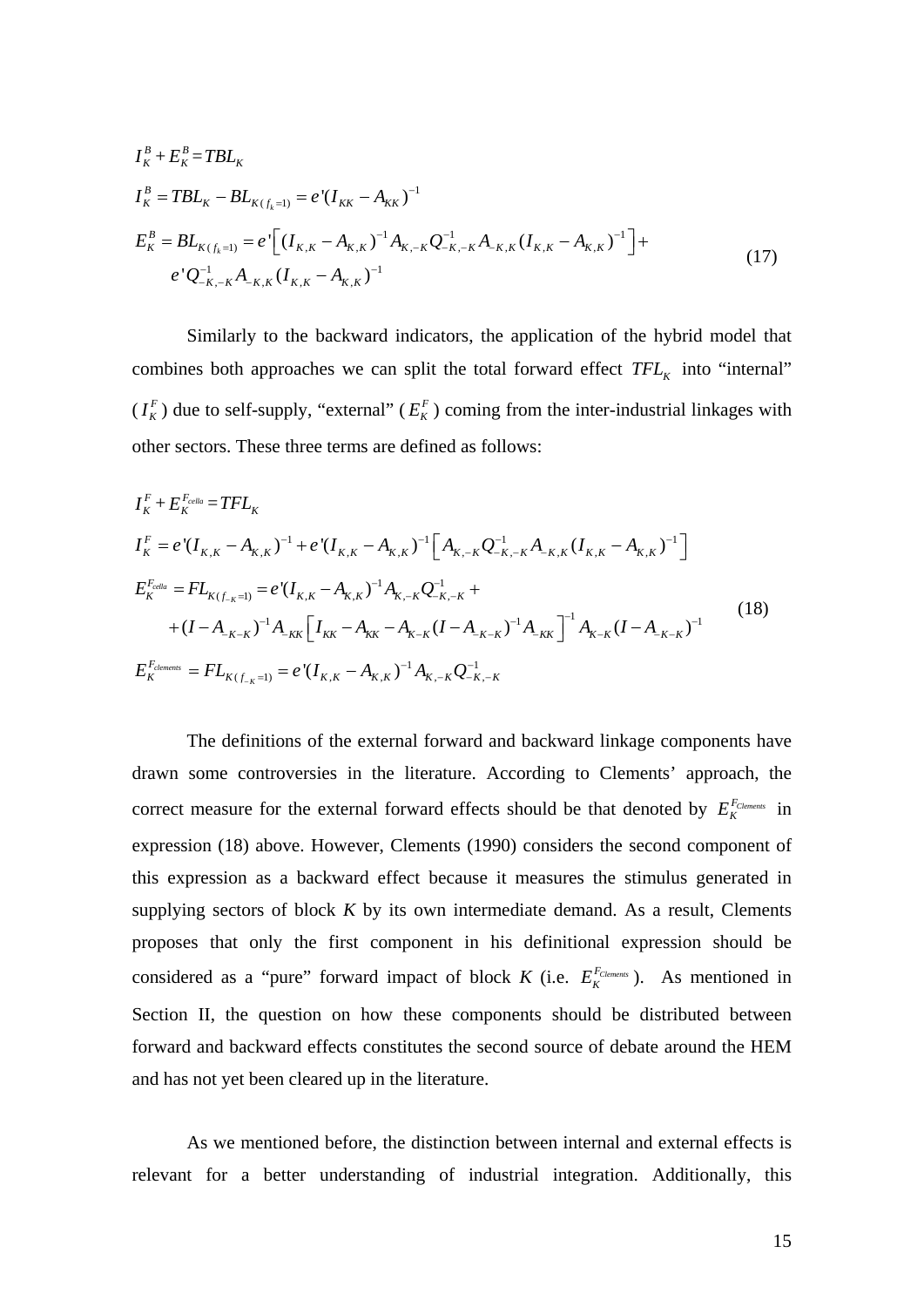information is also useful for a more complete guidance of specific policies as it is the case of energy efficiency policies. In this sense, the hybrid approach presented in this section is helpful for knowing whether the transmission of the evaluated energy efficiency gains might be potentially concentrated within a specific block or rather transmitted to other production units. Additionally, this allows deciding how to allocate policy inflows over energy and non-energy sectors to maximise not only economy-wide impacts but also the redistribution of efficiency improvements along the whole economic system. In Section IV we present the results of this hybrid model and how the twofold information obtained through this novel approach, i.e. the average and the distribution might be used. The detailed disaggregation of the evaluated endogenous impacts under the hybrid model outlined in this section can be use to guide the degree of effectiveness of energy efficiency policies for the case of the Spanish economy in a more complete way than if the two approaches, the Classical multiplier method and the HEM were used in isolation.

# **IV. An Empirical Exercise of the Hybrid Model: Identifying Key Sectors for Energy Efficiency Policies in the Spanish Economy.**

This section is devoted to implement an empirical exercise applying the hybrid model formally outlined in Section III to Spanish data with the objective of identifying "key sectors" for energy efficiency policies. Our data set refers to a symmetric inputoutput table. This table has been constructed by the authors from the make and use tables published by the Spanish National Institute of Statistics for the year 2004. On squaring the economic flows coming from tables, we have applied the industrytechnology assumption as indicated in  $ESA-95<sup>3</sup>$ . Formal details of the application of this assumption can be found in Ten Raa (1995).

As indicated in Section II the main objective of our proposed hybrid approach is to combine in a complementary way the two existing methodologies, the CMM and the HEM, to single out sectors' "keyness". In this empirical exercise we have therefore used expressions (17) and (18) from Section III that combine both methodologies to disaggregate the internal and the external effects from total backward and forward impacts. These six measures were computed for the 17 sectors in the database. The

 $3$  This acronym refers to the European Systems of Accounts (EUROSTAT, 1995).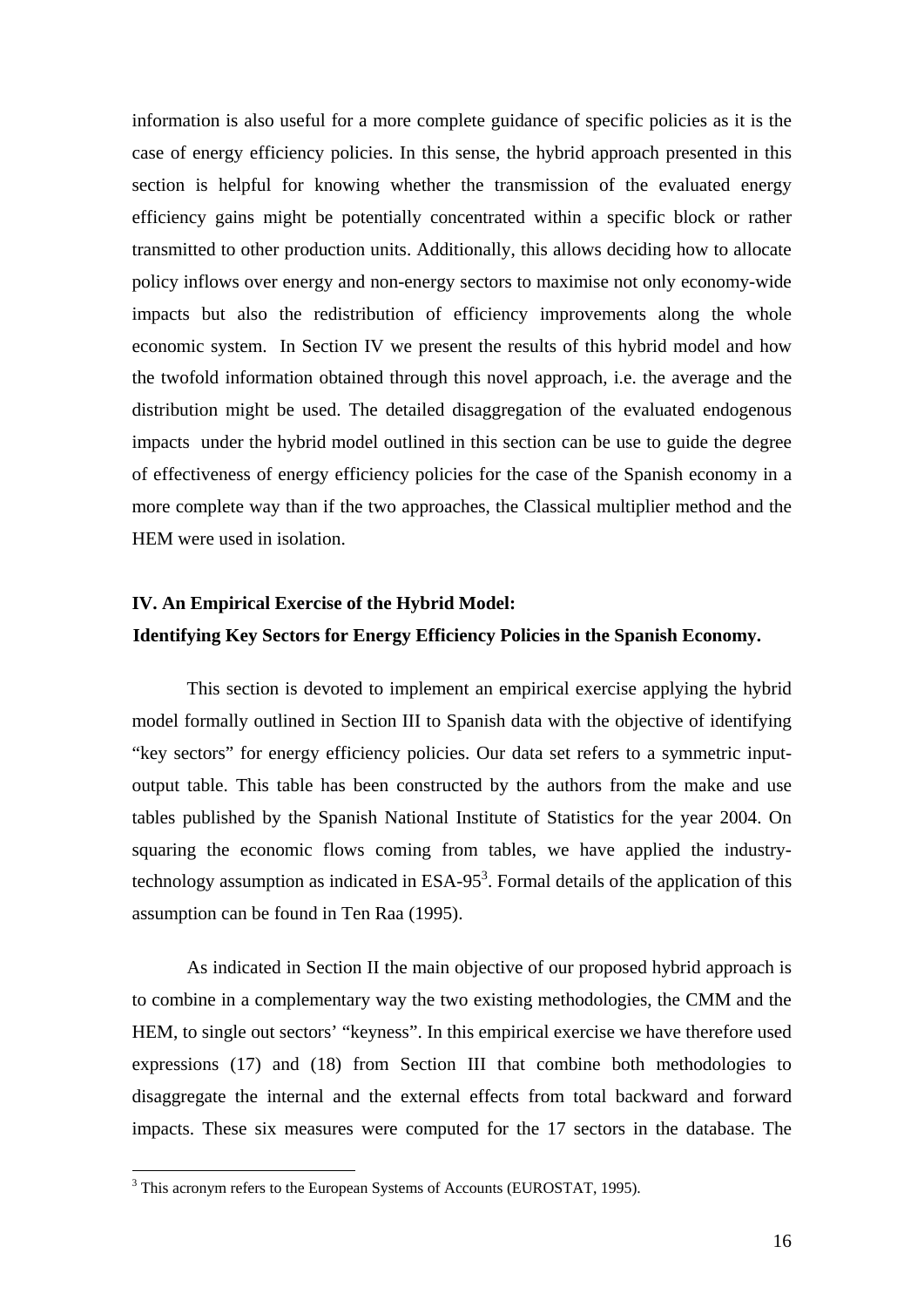sectoral disaggregation applied of the Spanish input-output Table for 2004 is included in Table A.I in the Annex. This sectoral break-down distinguishes 5 energy sectors and 11 non-energy sectors. All the backward and forward empirical indicators presented in this section refer to un-weighted measures.

For each production block, the results for the three measures presented in expression (17) in Section III that refer to backward impacts in absolute terms, i.e. overall impact on output when final demand in an specific sector increases by one unit, are shown down the first three columns of Table II. The last two columns of this table refer, on the other hand, to the backward indices that correspond to the "pure" methodologies for detecting key sectors—the CMM and the HEM. Backward indices under these two alternative approaches have been normalized and they show the distance with respect to the average backward impact. Before applying the hybrid approach to identify key sectors for energy efficiency policies in the Spanish context, we first compare the hybrid model to the "pure" methodologies in terms of our empirical results for the Spanish economy.

As it can be asserted from this Table, in most of the cases those sectors that are "key backward sectors" under the CMM criteria (fourth column of Table II), i.e the *Construction Sector* followed by the *Food, beverage, tobacco, textile and leather products* and the *Electricity Sector* have the same classification under the HEM criteria (fifth column of Table II). However, as mentioned above when interpreting expression (13), the weight of the internal backward effect influences significantly the classification under the indicators that correspond to the Classical Multiplier method indicators. As we can observe, the *Construction Sector,* that has the highest internal effect, i.e. one unit increase in the final demand of the *Construction Sector* potentially increases its own final demand by 1,466 units, has also the first position in the "key backward sectors" whereas under the HEM criteria it is the sector of *Food, beverage, tobacco, textile and leather products* the one that occupies the first place. Even for certain sectors the classification as "key backward sector" is completely different as in the case of the *Manufacturing* sector*.* This sector was considered to have a backward effect above average under the CMM criteria with 5,4 percent above average but not under the HEM measure with almost 23 percent below average. Again, this result is due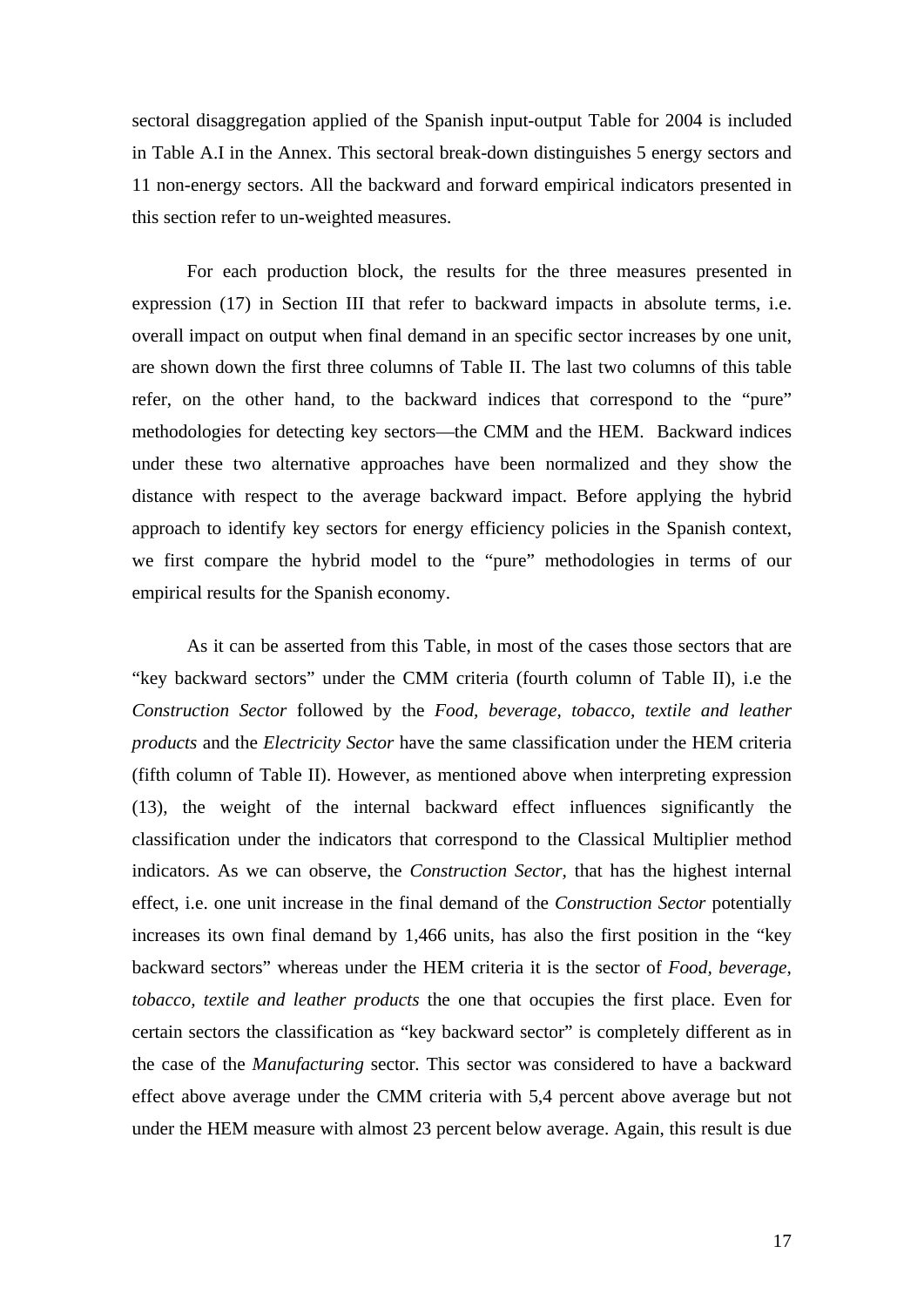to the higher relevance of the internal backward effect over the total backward impact in this sector as a result of its horizontal inter-dependencies.

We now proceed to compare our hybrid model with the "pure" methods in terms of the forward effects. Recall that these forward indicators refer to the absolute effect over each sector's output if final demand for goods of each block increases by one unit. The results of the three disaggregated forward measures isolated thanks to our hybrid model, i.e. expression (18) in Section III are depicted in the three first columns of Table III. Similarly as when we presented the backward indicators, we show the results of the normalized forward effects under both the Classical Multiplier method and the HEM in the three last columns. Additionally, and to complete our analysis, within the HEM classification, we have distinguished between Cella's (1984) and Clements'(1990) criteria.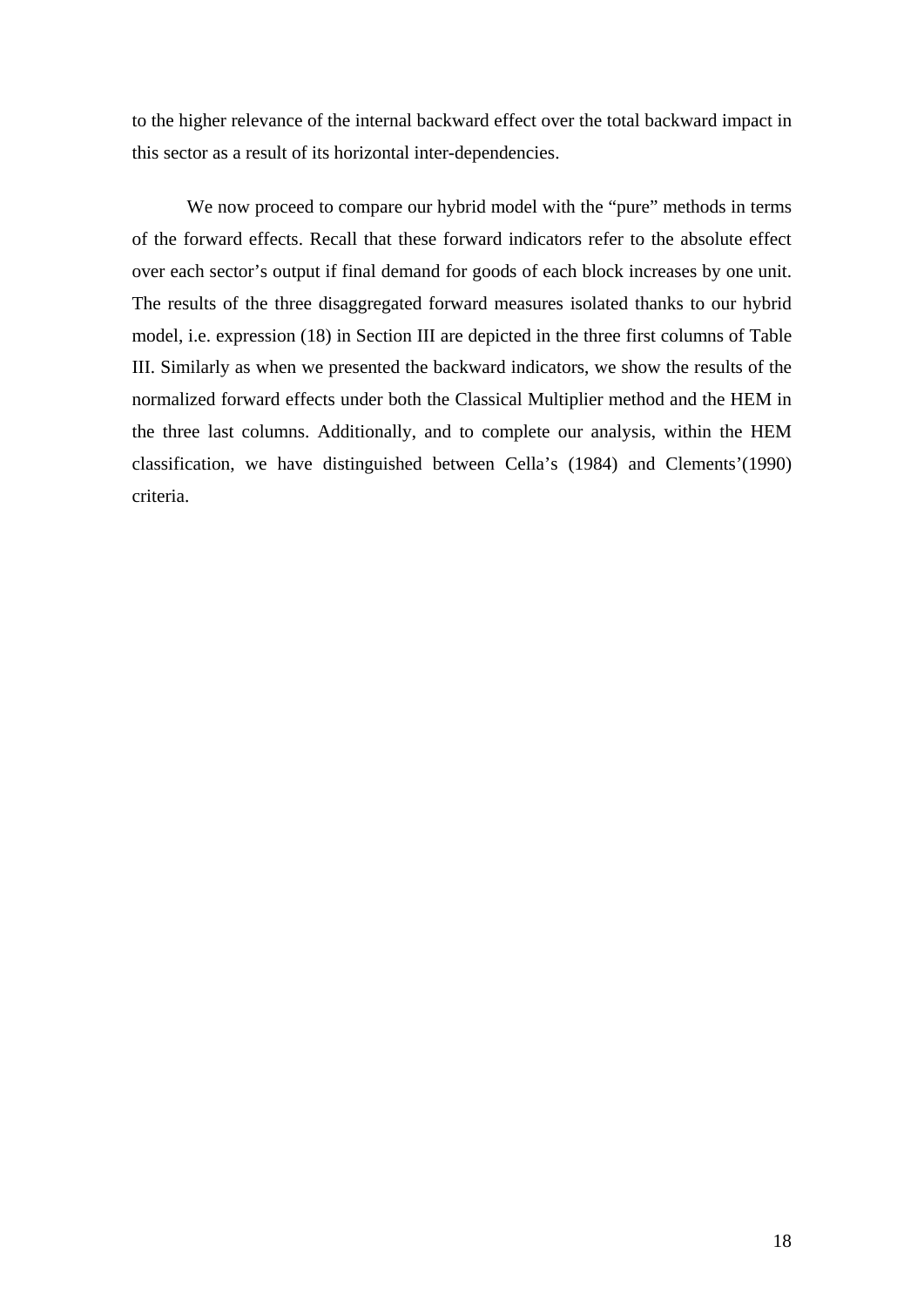| <b>INTERNAL, EXTERNAL AND TOTAL BACKWARD EFFECTS</b><br><b>IN ABSOLUTE TERMS. HYBRID METHOD.</b> |                                        |                |                | NORMALIZED BACKWARD<br><b>INDICATORS ACCORDING TO</b><br>THE "PURE" METHODOLOGIES |                |  |
|--------------------------------------------------------------------------------------------------|----------------------------------------|----------------|----------------|-----------------------------------------------------------------------------------|----------------|--|
| <b>Production</b><br><b>Block</b>                                                                | $T_K^B = I_K^B + E_K^B =$<br>$TBL_{K}$ | $I_K^B$        | $E_K^B$        | <b>CLASSICAL</b><br><b>MULTIPLIER METHOD</b>                                      | <b>HEM</b>     |  |
| <b>Extraction of</b><br><b>Anthracite, Coal,</b><br><b>Lignite and Peat</b>                      | 1,376                                  | 1,001          | 0,375          | 0,771                                                                             | 0,58           |  |
| <b>Extraction of Crude,</b><br><b>Natural Gas, Uranium</b><br>and Thorium                        | 1,019                                  | 1              | 0,019          | 0,571                                                                             | 0,029          |  |
| <b>Coke, Refinery and</b><br><b>Nuclear fuels</b><br><b>Electricity Sector</b>                   | 1,718<br>2,099                         | 1,067<br>1,171 | 0,651<br>0,928 | 0,962<br>1,176                                                                    | 1,008<br>1,437 |  |
| <b>Gas Sector</b>                                                                                | 1,764<br>1,705                         | 1<br>1,059     | 0,764<br>0.646 | 0,988<br>0,955                                                                    | 1,183          |  |
| <b>Primary Sector</b><br><b>Other Extraction</b><br><b>Industries</b>                            | 1,743                                  | 1,008          | 0,735          | 0,976                                                                             | 1<br>1,138     |  |
| <b>Water Sector</b><br>Food, Beverage,                                                           | 1,858                                  | 1,001          | 0.857          | 1,041                                                                             | 1,327          |  |
| <b>Tobacco, Textile and</b><br><b>Leather Products</b>                                           | 2,19                                   | 1,238          | 0,952          | 1,227                                                                             | 1,474          |  |
| <b>Other Industrial Sectors</b><br>& Recycling                                                   | 2,097                                  | 1,293          | 0,804          | 1,175                                                                             | 1,245          |  |
| Industry,<br><i>Chemistry</i><br><b>Rubber</b><br><b>Plastic</b><br>and<br><b>Industry</b>       | 1,777                                  | 1,237          | 0,54           | 0.995                                                                             | 0,836          |  |
| <b>Manufacturer Industry</b>                                                                     | 1,882                                  | 1,38           | 0,502          | 1,054                                                                             | 0,777          |  |
| <b>Construction</b><br><b>Commercial &amp;</b>                                                   | 2,346                                  | 1,466          | 0,88           | 1,314                                                                             | 1,362          |  |
| <b>Transport Activities</b><br><b>Market Services</b>                                            | 1,796<br>1,77                          | 1,172<br>1,005 | 0,624<br>0.765 | 1,006<br>0.992                                                                    | 0,966<br>1,184 |  |
| <b>Non Market Services &amp;</b><br><b>Public administration</b>                                 | 1,515                                  | 1,05           | 0,465          | 0,849                                                                             | 0,72           |  |
| <b>Average Absolute</b><br><b>Impact</b>                                                         | 1,784                                  | 1,138          | 0,645          | 1,784                                                                             | 0,645          |  |

# **Table II. Hybrid and "Pure" Methods: Backward Indicators. Symmetric input-output Table for Spain 2004.**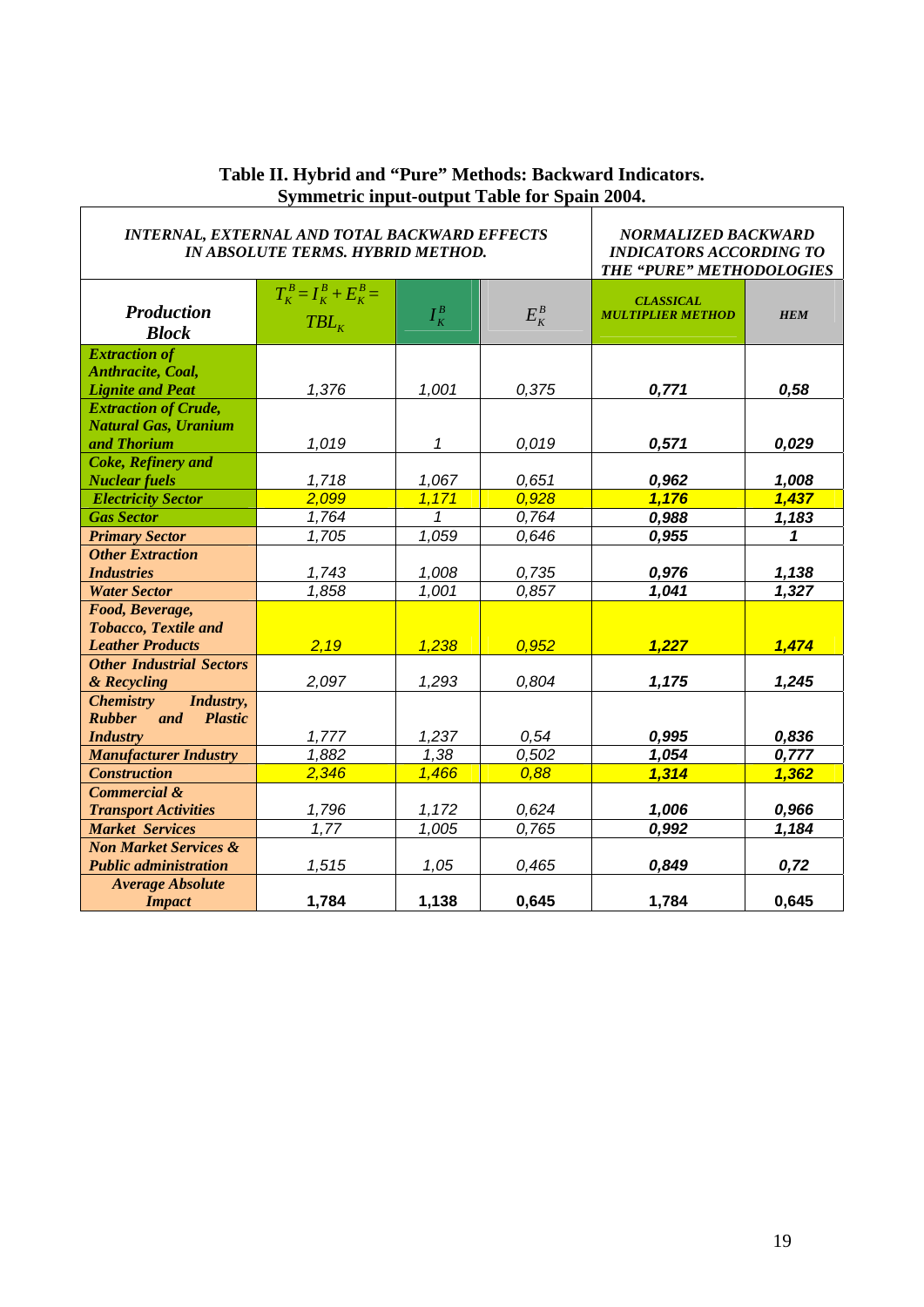# **Table III. Hybrid and "Pure" Methods: Forward Indicators. Symmetric input-output Table for Spain 2004.**

| <b>INTERNAL, EXTERNAL AND TOTAL FORWARD INDICATORS</b><br>IN ABSOLUTE TERMS. HYBRID METHOD. |                                          |                         |                            |                         | <b>NORMALIZED FORWARD INDICATORS</b><br><b>ACCORDING TO THE "PURE"</b><br><b>METHODOLOGIES</b> |                               |                            |  |
|---------------------------------------------------------------------------------------------|------------------------------------------|-------------------------|----------------------------|-------------------------|------------------------------------------------------------------------------------------------|-------------------------------|----------------------------|--|
| <b>Production</b><br><b>Block</b>                                                           | $T_K^F = I_K^F + E_K^{\text{Felements}}$ | $I_K^F$                 | $E_K^{\textit{Felements}}$ | $E_{\kappa}^{Feella}$   | <b>CLASSICAL</b><br><b>MULTIPLIER</b><br><b>METHOD</b>                                         | <b>HEM</b><br><b>CLEMENTS</b> | <b>HEM</b><br><b>CELLA</b> |  |
| <b>Extraction</b><br>of<br>Anthracite,<br>Lignite<br>Coal,<br>and Peat                      | 1,114                                    | 1,004                   | 0, 11                      | 0,151                   | 0,624                                                                                          | 0,174                         | 0,170                      |  |
| <b>Extraction</b><br>of<br>Crude, Natural<br><b>Uranium</b><br>Gas,<br>and Thorium          | 2,321                                    | 1,000                   | 1,321                      | 1,346                   | 1,301                                                                                          | 2,095                         | 1,515                      |  |
| Coke, Refinery<br><b>Nuclear</b><br>and<br>fuels                                            | 1,514                                    | 1,070                   | 0,444                      | 0,712                   | 0,848                                                                                          | 0,702                         | 0,801                      |  |
| <b>Electricity</b><br><b>Sector</b><br><b>Gas Sector</b><br><b>Primary Sector</b>           | 1,525<br>1,137<br>1,503                  | 1,181<br>1,001<br>1,091 | 0,344<br>0,136<br>0,412    | 0,610<br>0,239<br>0,642 | 0,854<br>0,637<br>0,842                                                                        | 0,544<br>0,215<br>0,651       | 0,686<br>0,269<br>0,723    |  |
| <b>Other</b><br><b>Extraction</b><br><b>Industries</b>                                      | 1,065<br>1.038                           | 1,010<br>1,002          | 0,055                      | 0,096                   | 0,597                                                                                          | 0,088                         | 0,108                      |  |
| <b>Water Sector</b><br>Food, Beverage,<br><b>Tobacco, Textile</b><br>and Leather            |                                          |                         | 0,036                      | 0,066                   | 0,581                                                                                          | 0,056                         | 0,074                      |  |
| <b>Products</b><br><b>Other Industrial</b><br>Sectors &<br>Recycling                        | 1,762<br>1,739                           | 1,286<br>1,308          | 0,476<br>0,431             | 0,810<br>0,691          | 0,987<br>0,974                                                                                 | 0,753<br>0,683                | 0,911<br>0,778             |  |
| <b>Chemistry</b><br>Industry,<br><b>Rubber</b><br>and<br><b>Plastic Industry</b>            | 1,979                                    | 1,248                   | 0,731                      | 1,041                   | 1,109                                                                                          | 1,158                         | 1,172                      |  |
| <b>Manufacturer</b><br><b>Industry</b><br><b>Construction</b>                               | 3,453<br>1,895                           | 1,411<br>1,480          | 2,042<br>0,415             | 2,722<br>0,657          | 1,935<br>1,062                                                                                 | 3,234<br>0,656                | 3,064<br>0,739             |  |
| Commercial &<br><b>Transport</b><br><b>Activities</b>                                       | 2,435<br>3,537                           | 1,196<br>1,246          | 1,239<br>2,291             | 1,859<br>3,082          | 1,364<br>1,982                                                                                 | 1,961<br>3,628                | 2,092                      |  |
| <b>Market Services</b><br><b>Non Market</b><br>Services &<br><b>Public</b>                  |                                          |                         |                            |                         |                                                                                                |                               | 3,469                      |  |
| <b>Administration</b><br><b>Average Impact</b>                                              | 1,260<br>1,784                           | 1,055<br>1,162          | 0,205<br>0,631             | 0,294<br>0,888          | 0,706<br>1,784                                                                                 | 0,325<br>0,631                | 0,331<br>0,888             |  |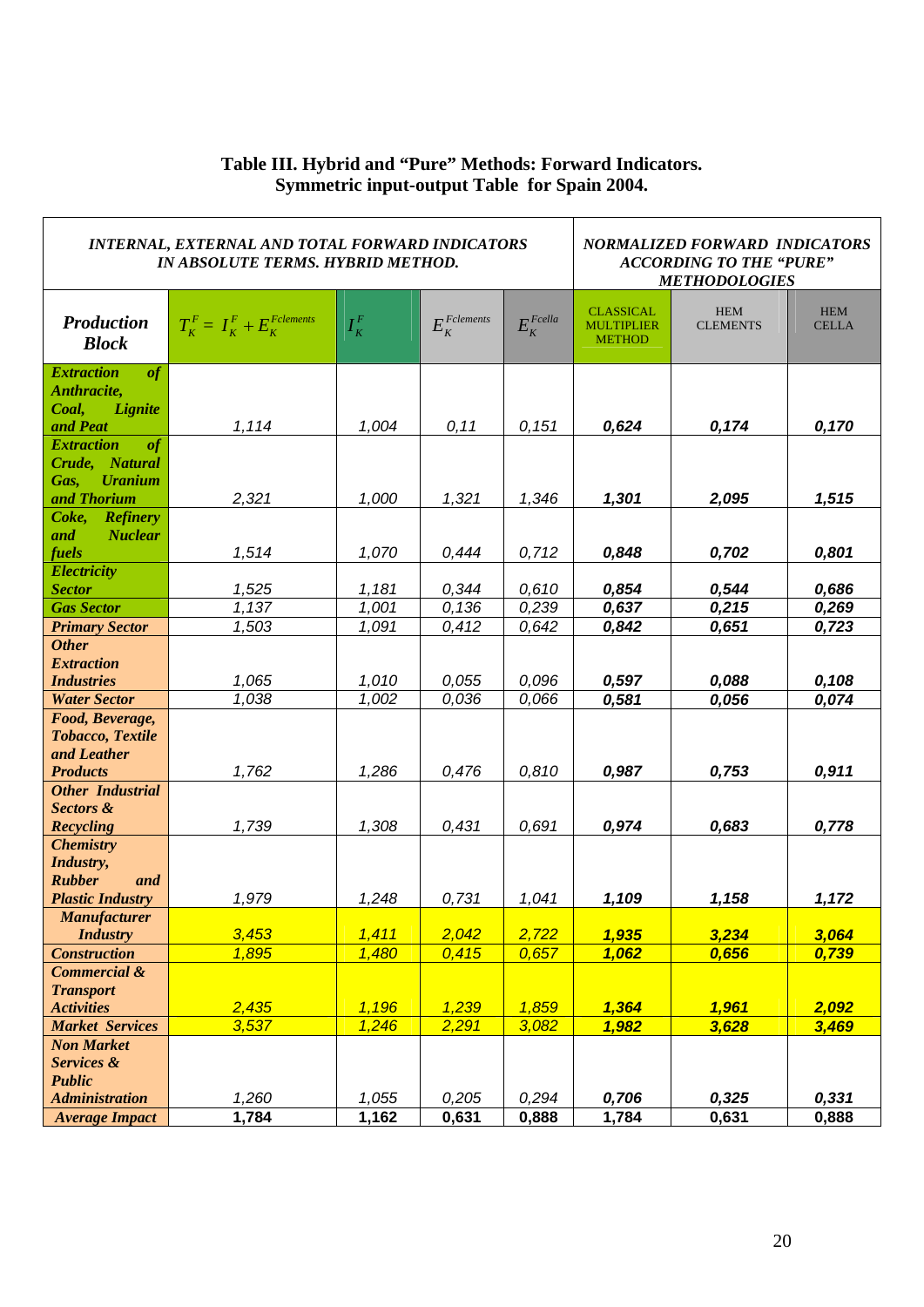We already explained when describing expression (16) in Section III that those sectors that have a high forward internal effect take also the first positions under the Classical Multiplier approach. This is the case of the *Construction* Sector followed by the *Manufacturer* Sector and *Market Services*. Consequently, the size of this internal effect explains the reason why under the Classical Multiplier method a sector might turn to be "key forward sector" while not being so under the HEM. The *Construction* sector is a case in point. According to the CMM, this sector presents a forward effect that accounts for 6,2 percent above sectors' average while under the HEM its push impact is almost 35 percent and 25 percent bellow sectors' average according respectively to Clements' and Cella's criteria.

Lastly, we use the illustrative example of resource policies and, more specifically, energy efficiency policies to highlight the usefulness of combining the two "pure" methodologies through our proposed hybrid approach. Policy makers may well consider, in fact, that what matters is not only the total effect of a policy but also the distributive effect of the policy. Thus, when seeking economy-wide growth, the most effective solution might be to stimulate final demand of those sectors with the largest total backward-linkage. However, this policy might not turn to be the more efficient and the more equitable taking into account the relative impact at the sectoral level. If the target of the policy is to spread its impacts throughout the whole economic system, policy makers should be more concerned about those "key backward sectors" that present a higher external backward impact. In relation to energy efficiency policies, according to the results presented in Table III that refer to forward effects measures, those policies targeted at increasing energy efficiency in final demand should be orientated over the final use of *Electricity* not only because the economy-wide impact would be the strongest but also because of its external distributive effect favouring in a more equitable way sectors' output growth.

When dealing with policies that aim at improving technological efficiency similar conclusions can be drawn. It might be more effective to concentrate investment in those sectors that have not only the highest total forward linkage but also the strongest external component, again for distributive reasons. This is in fact how technological change is transferred throughout the economy since this change is reflected in production costs (Rosenberg, 1982). Those sectors that have high external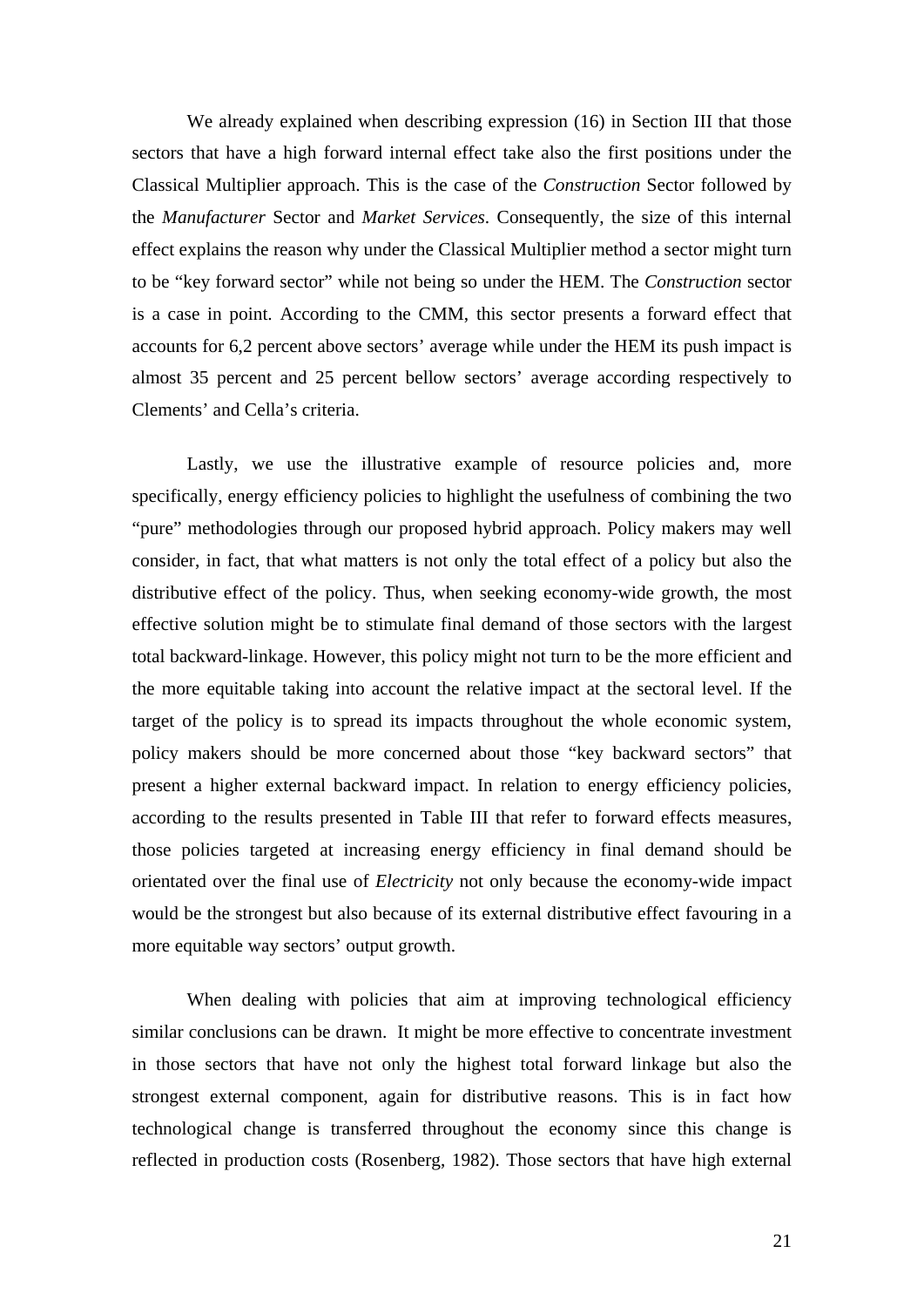forward effects make possible a more equitable distribution of technological improvements as are, for example, the *Manufacturing* sector and *Chemistry Industry* in the Spanish context. Coming back again to the specific case of energy efficiency policies, those policies that aim at improving energy efficiency in its intermediate use should specially tackle the *Extraction of Crude, Natural Gas, Uranium and Thorium Industry* and the *Electricity Sector*. In that way, efficiency gains would lead to the highest economy-wide impacts distributing also these improvements in a more equitable way among sectors.

#### **V. Conclusions**

The work of Hirschman (1958) constituted a milestone for the analysis of "key sectors" within the input-output framework. The relevance of identifying key sectors for specific policies pursues the maximization of their cost-effectiveness. Hence the main motivation behind the approach was to concentrate the policy inflow over those sectors that might potentially maximise the economy-wide impacts of that policy. The related literature on this field has been using alternatively two main approaches, the Classical Multiplier method (Rasmussen, 1957) and the Hypothetical Extraction method (Schultz, 1977, Cella, 1984, and Clements, 1990). There is still debate and not a clear consensus, however, about which procedure is the most appropriate. Furthermore, and to the best of our knowledge the differences between these two existing methods have not been explored. The first main contribution of this paper is to clarify the distinctions between these two aforementioned methods. The second main contribution is to develop a different approach, what we have referred to as the "hybrid" model, which combines these two approaches to help identify "key sectors".

The formal comparison of the two "pure" approaches carried out in this analysis indicates that the most important distinction between the two pure approaches stems from the internal effects that are captured by the Classical Multiplier Method whereas under the HEM only external impacts are considered. Consequently, the interest of our proposed "hybrid" model that combines simultaneously aspects of these two approaches relies on making possible the disaggregation of external (*out block*) and internal (*within block*) backward and forward effects. An additional advantage of the "hybrid" approach outlined in this analysis is that it also makes possible to find a balance between economy-wide impacts and their sectoral distribution as a kind of "second best". When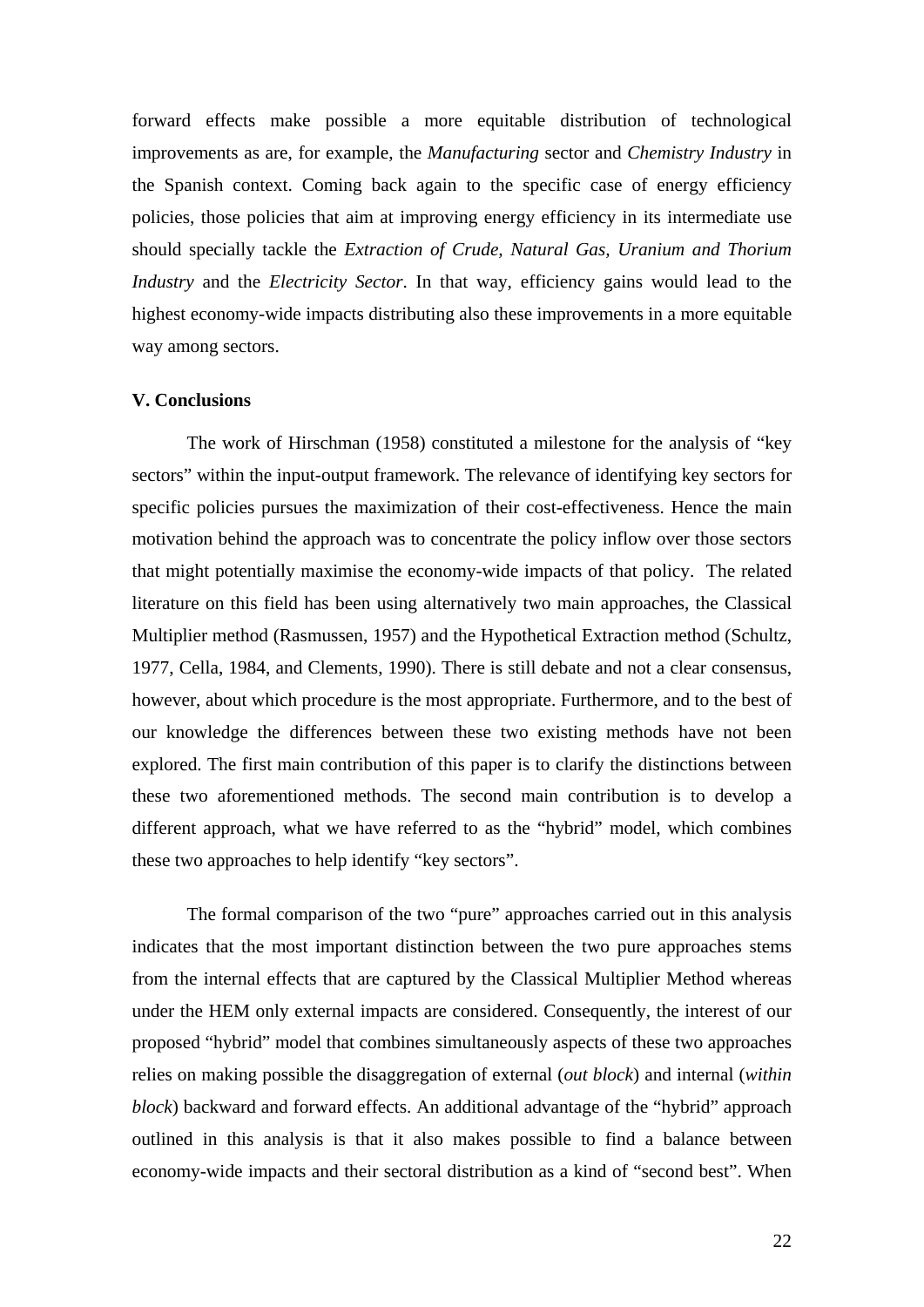seeking to pursue this kind of mixed objective, policy makers should concentrate policy inflows over those sectors that present not only strong total "push" and "pull" effects but also over those that show external above average impacts.

According to the empirical application for the Spanish economy related to energy efficiency policies, the recommendation is that policies whose target is to improve energy efficiency in intermediate use should be specially focused on the *Extraction of Crude, Natural Gas, Uranium and Thorium* industry and the *Electricity* sector. This is because these two energy sectors present the highest total and external forward effects that are relevant for transferring technological efficiency improvements**.**  Following these guidelines, the energy efficiency improvements that initially occur in these production sectors would spread more equitably throughout the whole economic system while leading at the same time to the highest economy-wide impacts.

## **Bibliography**

- Cardenete, M.A. and Sancho, F. 2006. "Missing Links in Key Sector Analysis". *Economic Systems Research*, Vol. 18, pp. 319-327.
- Cella, G. 1984. "The Input-output Measurement of Interindustry Linkages". *Oxford Bulletin of Economics and Statistics*, Vol. 46, pp. 73-84.
- Clements, B.J. 1990. "On the Decomposition and Normalization of Interindustry Linkages". *Economics Letters*, Vol. 33, pp. 337-340.
- Clements, B.J. and Rossi, J.W. 1991. "Interindustry Linkages and Economic Development: The Case of Brazil Reconsidered". *The Developing Economics*, Vol. 29; pp. 166-187.
- Dietzenbacher, E, Van der Linden, J.A and Steenge, A.E. 1993. "The Regional Extraction Method: EC Input-output Comparisions". *Economic Systems Research*, Vol. 5, pp. 185-206.
- Heimler, A. 1991. "Linkages and Vertical Integration in the Chinese Economy". *Review of Economics and Statistics*, Vol. 73, pp. 261-267.
- Hirschman, A.O. 1958. "The Strategy of Economic Development". New York: W.W. Norton & Co.
- Laumas, P.S. 1976. "The Weighting Problem in Testing the Linkage Hypothesis". *The Quarterly Journal of Economics*, Vol. 90, pp. 308-312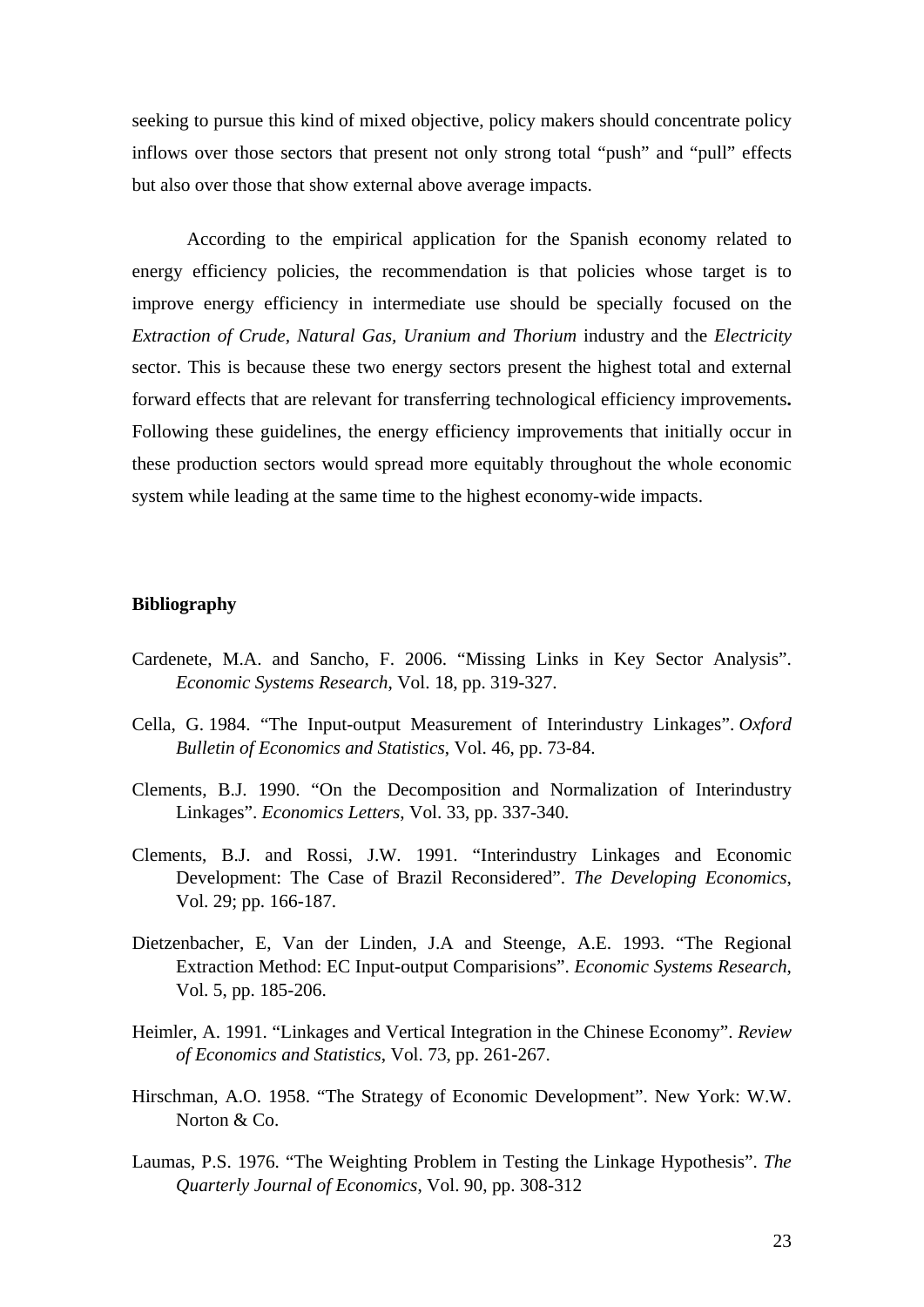- Leontief, W.W. 1941. "The Structure of the American Economy", Oxford University Press, New York.
- Mattas, K.A. and Shrestha, C.M. 1991. "A new approach to determining sectoral priorities in an economy: input-output elasticities". *Applied Economics*, Vol. 23, pp. 247-254.
- Miller, R.E.1966. "Interregional Feedback Effects in Input-output Models: Some Preliminary Results". *Regional Science Association*, Vol. 17, pp. 105-125.
- Miller, R.E. 1969. "Interregional Feedbacks in Input-output Models: Some Experimental Results". *Western Economic Journal*, Vol. 7, pp. 41-50.
- Miller, R.E and Blair P.D. 1983. "Estimating State-Level Input-output Relationships from U.S Multiregional Data". *International Regional Science Review*, 8, 233- 254.
- Miller, R.E., Lahr, M.L.2001. "A Taxonomy of Extractions". In: M.L. Lahr and R.E. Miller (Eds), "Regional Science Perspectives in Economic Analysis: A Festschrift in Memory of Benjamin H. Stevens", Amsterdam: Elsevier Science; 2001; 407- 411.
- Moore, E.H. 1935. "General Analysis". Philadelphia. American Philosophical Society.
- Penrose, R. 1955. "*Proceedings of the Cambridge Philosophical Society*"; Vol. 51; pp. 406-413.
- Rasmussen, P.N. 1957. "Studies in Inter-Sectoral Relations". Amsterdam, North-Holland.
- Rosenberg, N. 1982. "Inside the Black Box: Technology and Economics". New York: Cambridge University Press.
- Sánchez-Chóliz, J. and Duarte, R. 2003. "Production Chains and Linkage indicators". *Economic System Research*, Vol. 15, pp. 481-494.
- Strassert, G. 1968. "Zur bestimmung strategischer sektoren mit hilfe von inputoutputmodellen", *Jahrbucher fur Nationalokonomie und Statistick*, Vol. 182(3), pp.211-215.
- Schultz, S. 1977. "Approaches to Identifying Key Sectors Empirically by Means of Input-output Analysis". *Journal of Development Studies*, Vol. 14, pp. 77-96.
- Ten Raa, T. 1995. "Linear Analysis of Competitive Economies", LSE Handbooks in Economics, Prentice Hall/Harvester Wheatsheaf .